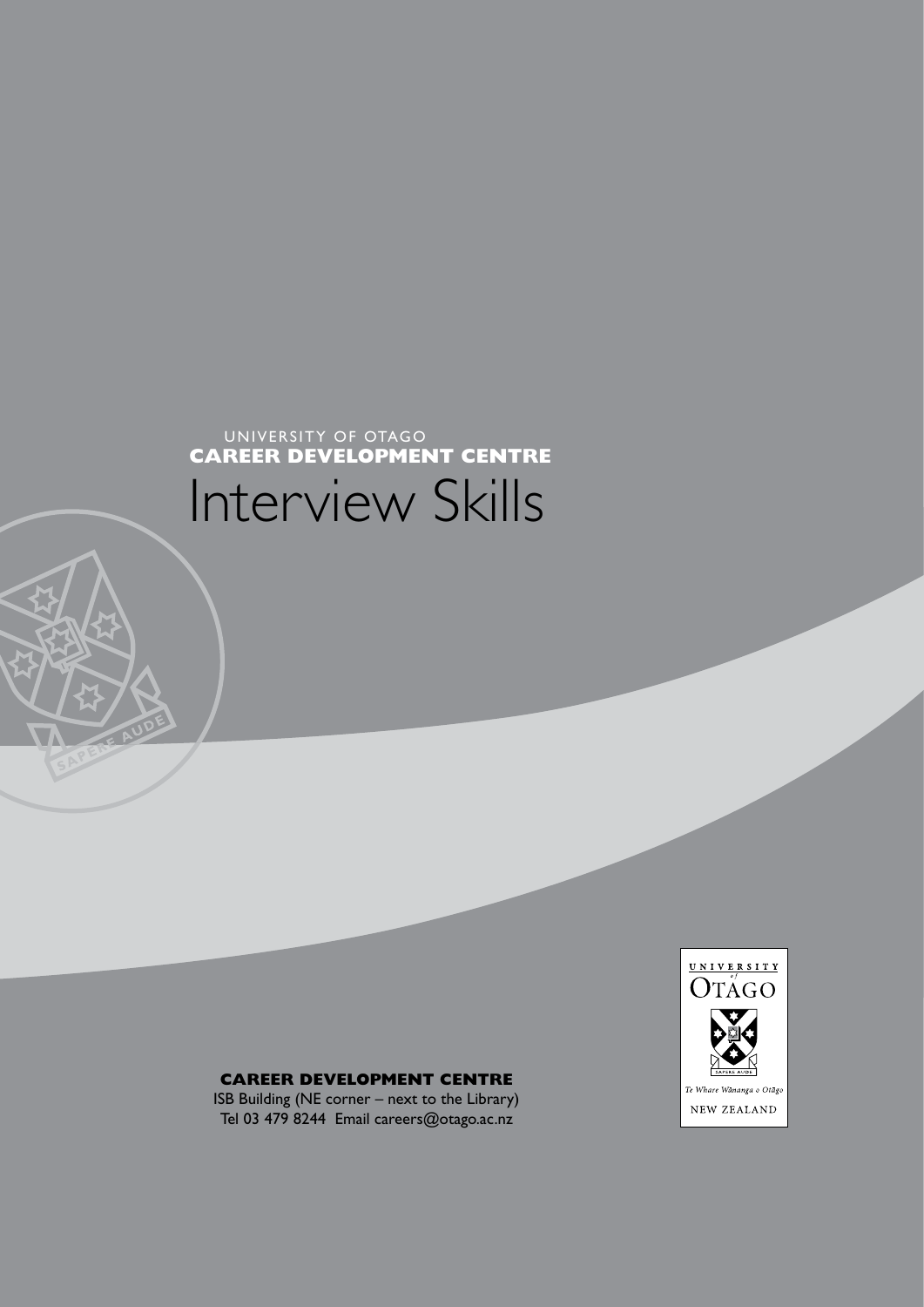# **CONTENTS**

| <b>INTERVIEWS - THE BASICS</b><br>The Selection Process<br><b>Employer Perspective</b><br>The 3 Ps of Successful Interviews<br><b>Tricky Questions</b> | page 3<br>page 4<br>page 5<br>page 11 |
|--------------------------------------------------------------------------------------------------------------------------------------------------------|---------------------------------------|
| OTHER SELECTION METHODS                                                                                                                                |                                       |
| Telephone Interviews<br><b>Fantastical Scenarios</b>                                                                                                   | page 14<br>page 15                    |
| THE ASSESSMENT CENTRE                                                                                                                                  |                                       |
| Psychometric Tests                                                                                                                                     | page 17                               |
| Case Interviews                                                                                                                                        | page 18                               |
| <b>JOB OFFER</b>                                                                                                                                       |                                       |
| Negotiating a Contract                                                                                                                                 | page 21                               |
| <b>WAYS TO FIND EMPLOYMENT</b>                                                                                                                         |                                       |
| Networking                                                                                                                                             | page 23                               |
| Cold Calling                                                                                                                                           | page 26                               |
| Recruitment Agents                                                                                                                                     | page 27                               |
| Job Search Tips for International Students                                                                                                             | page 28                               |
| Job Search Tips for Students with Disabilities                                                                                                         | page 29                               |
| <b>RESOURCES</b>                                                                                                                                       |                                       |
| Behavioural Interviewing - article                                                                                                                     | page 29                               |
| Websites                                                                                                                                               | page 31                               |
| Careers Development Centre                                                                                                                             | page 32                               |
|                                                                                                                                                        |                                       |

#### ACKNOWLEDGMENTS

This booklet is the product of handouts written by Careers Advisers over many years at the University of Otago. The current editors are, Robyn Bridges, Graduate Recruitment Co-ordinator, and Yvonne Gaut, Careers Adviser. Grateful thanks to Graphic Designer, Peter Scott, University of Otago.

Special thanks to: Paul Jacobs, Integrated People Strategies; Peter Marshall, Human Resource Institute of NZ for permission to reprint article from Human Resources; Cherie Herbst and Queensland Treasury for permission to use their case study; Boston Consulting Company for permission to use their *Guide to Case Interviews;* Grateful thanks to Guy Pierce, Group Chief Financial Officer, Fulton Hogan Ltd for his contribution.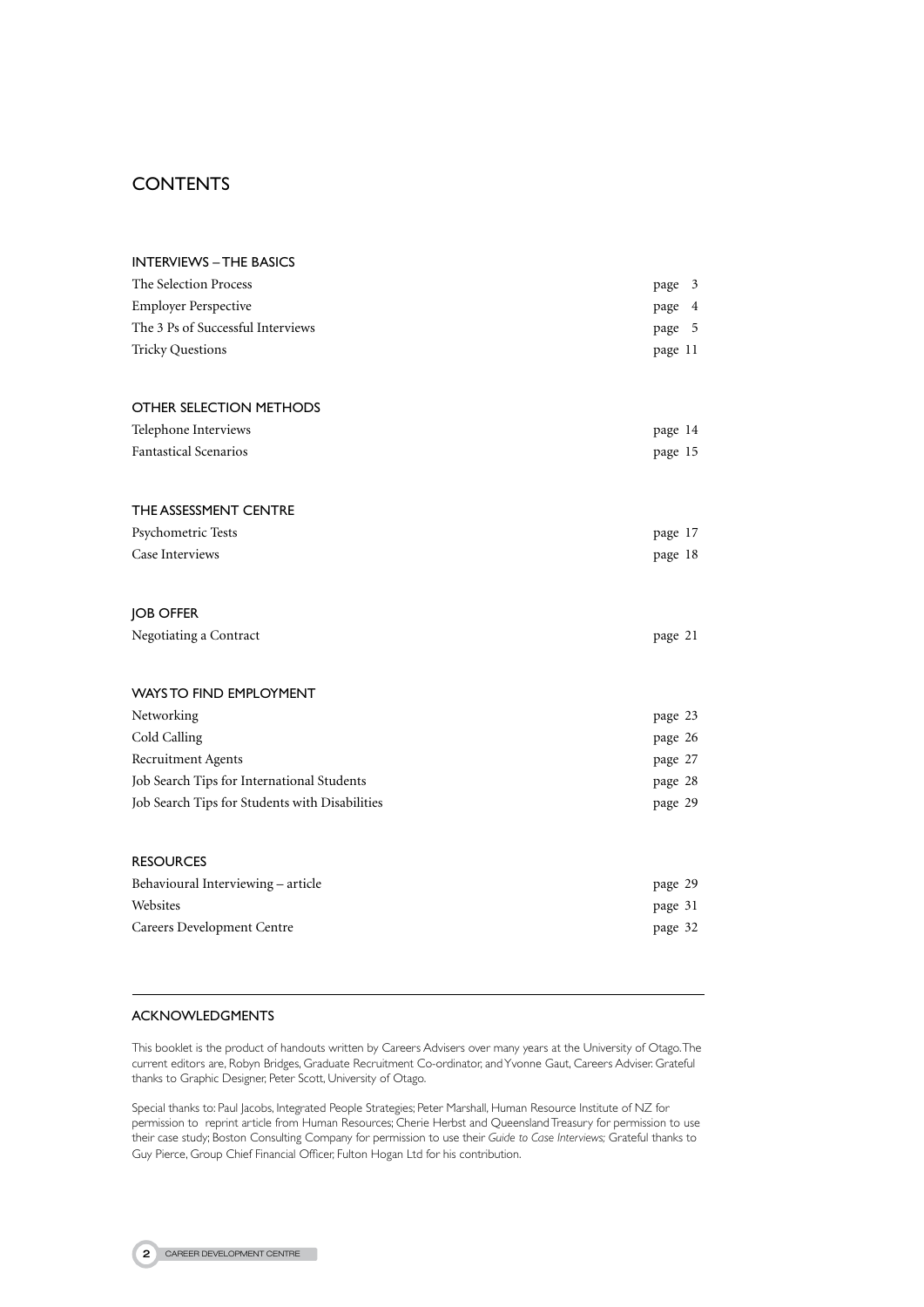# The Selection Process

Well done! Your CV and cover letter has worked and you are now invited to attend an interview. Remember a job interview not only tries to find out if you can do the job, but also if you are the best person. Interviewers try to access both aspects in the interview process.

Job interviews can be as straightforward as this:



But increasingly many of you will face an interview process containing some or all of the following elements:



Since this is what employers expect, how can the interviewee deliver the goods? How do you remain cool, calm and confident during a job interview?

This guide first of all lays the foundation with a focus on the job interview. Other types of selection processes are then looked at: telephone interviews, psychometric testing, case studies and scenarios. The guide concludes with tips for international students, negotiating and tapping the hidden job market.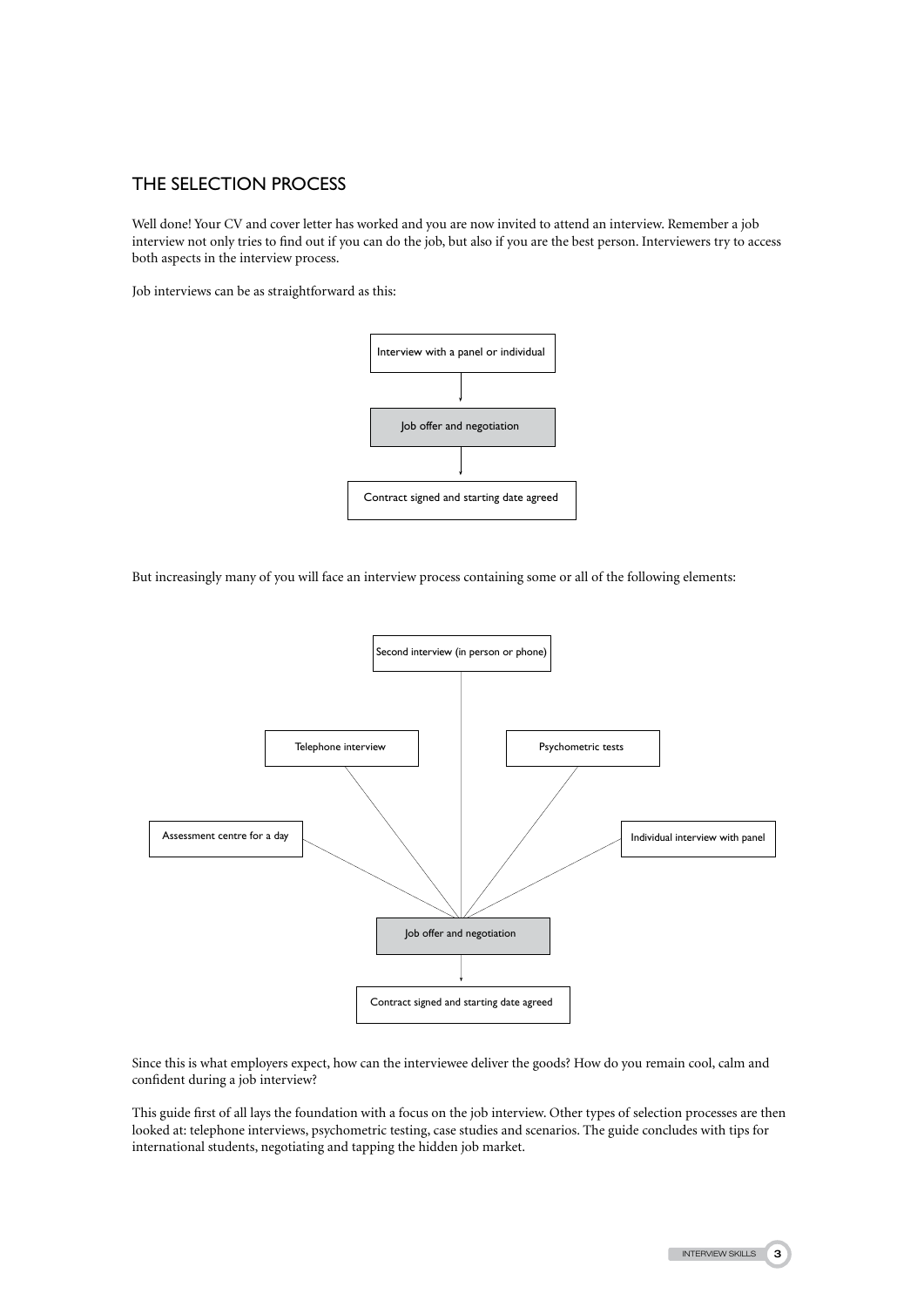## **EMPI OYER PERSPECTIVE**

For an employer, recruitment is an expensive process both in time and money. A wrong decision can bring personal grievances and at worst, litigation. Employers invest in training and development of new staff. It can take some time for most graduates to be productive and start earning their keep. Therefore employers need to be thorough and rely increasingly on recruitment consultants and the objectivity of psychometric testing.

Wearing 'employer spectacles' note the feedback given by University of Otago Graduate Recruitment employers since 1996.

### **What Employers have said…….**

Sparkle! market yourself with conviction and confidence.

Personality is important – build good rapport with the interviewer.

Be honest under all circumstances.

Practise, but prepare for anything! Forget preconceived ideas. Be ready for 'off the wall' questions, current affairs, even fantastical scenarios.

Listen and think before answering. Pause for thinking time.

If you are asked to problem solve within the interview, be transparent about your method, talking through your problem solving process.

Be prepared for "behavioural event" interviewing i.e. questions based on past experiences in order to identify competencies required in the job – "past behaviour predicts future behaviour."

Think about how you would handle likely job situations e.g. conflict within a team.

Tailor your interview answers, rather than giving generic answers.

Be informative but not lengthy. Try to engage the interviewers in a dialogue rather than treating an interview like an oral exam and know when to stop talking.

Many companies use psychometric testing as part of their interview procedure. The Career Development Centre has practice tests and resources to introduce you to psychometric testing.

Relax – if possible! If you have attended several interviews, be careful that you don't become too relaxed.

Focus on what you can offer the employer more than on your need for a job.

Prepare questions to ask. Avoid questions which show you have not researched the company's website or done your homework.

"It is very important to be yourself and not try to act or misconstrue the facts to the way you think the interviewer wants you to answer. If the employer suspects any mistruths, then the whole interview is compromised. Your career prospects in the company will definitely be affected if any lies or contrary personality traits come to light in the future."

Guy Pierce, Group Chief Financial Officer, Fulton Hogan Ltd.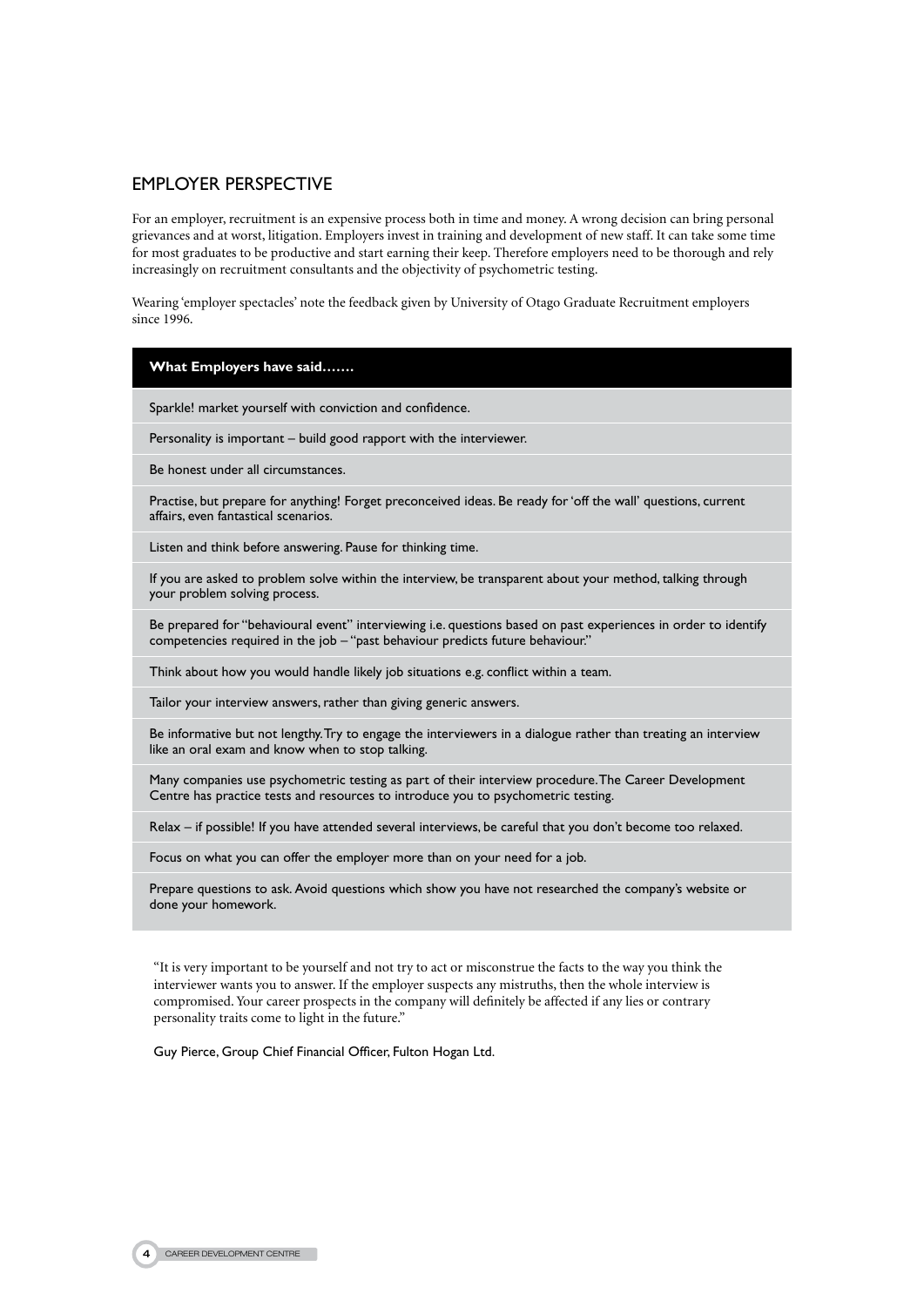## The 3 Ps of Successful Interviews – Preparation, Presentation, **PRACTICE**

As a general rule, interviews last between 20-30mins so the time to make the impact needed to win the job is brief! This means you can't have a "seat of the pants" approach. Ask any person who has an unsuccessful interview and they usually tell you they tried to "wing it". Most people learn from this the importance of preparation.

## **PREPARATION**

research Graduate Recruiters consistently comment on candidates' lack of preparation, for example this comment: *If you're really interested in the position, surely you would find out about the company, and how long they've been around*  the *and what they do. Are they just in one city? But they [candidates] don't know. They don't do their homework.* company A common question in job interviews is "Why do you want to work for us?" and to answer this you need to know about the organisation.

| <b>Research</b>                                                                                                                                     |
|-----------------------------------------------------------------------------------------------------------------------------------------------------|
| what the company does, location, turnover, annual reports, company websites, corporate profiles,<br>business pages and magazines, library databases |
| name of the Chief Executive                                                                                                                         |
| organizational structure and culture                                                                                                                |
| products and services                                                                                                                               |
| positions available in different areas                                                                                                              |
| main competitors                                                                                                                                    |
| current business/industry environment in which they operate. Note mergers, joint ventures and awards                                                |
| what does the position involve?                                                                                                                     |
| what competencies/skills are necessary for the position?                                                                                            |
|                                                                                                                                                     |

If there is not a job description outlining the qualities and competencies being looked for, contact the employer. Also check 'Job Outlines' on Kiwi Careers www. careers.govt.nz, browse similar organisations' websites for similar positions, check out the relevant professional association's website, and look at overseas profiles for information, esp. www.wetfeet.com in the US or www.prospects.ac.uk in the UK. Talk to people who have worked or are working for the organisation.

 $k$  Read through your job application to remind yourself of what you wrote – it is all too easy when doing multiple job your cy applications to get muddled. Take a copy to the interview. By the time you are interviewed, your interview panel may have read a number of CVs. No matter how brilliant you think yours is, CVs have a habit of blurring. Your task in the interview is to highlight your CV by breathing life into it.

prepare Variety is the spice of any interview so give them a range of examples to remember you by! There is nothing worse in  $\frac{1}{2}$   $\frac{1}{2}$  an interview than a person using the same old example every time. evidence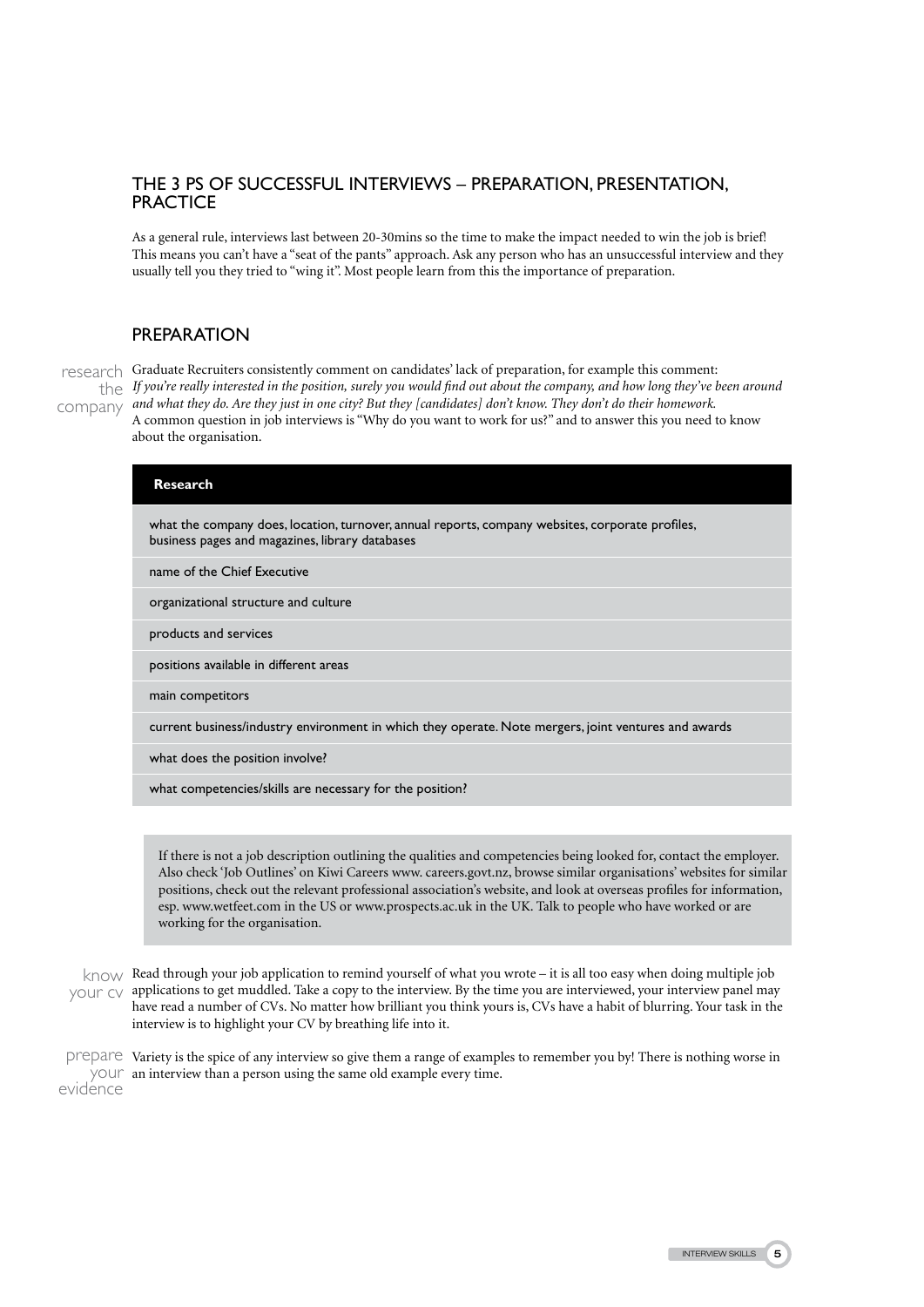| Use the simple SAR approach to prepare your behavioural examples:                                        |                                                                    |  |  |
|----------------------------------------------------------------------------------------------------------|--------------------------------------------------------------------|--|--|
| S situation                                                                                              | outline the situation briefly and concisely                        |  |  |
| A action I took                                                                                          | tell them what you did (focus in an interview is on "I" not "we")  |  |  |
| R result or outcome                                                                                      | don't leave this bit out – were you successful/what did you learn? |  |  |
| Behavioural questioning is also referred to as a competency or competency-based interview or situational |                                                                    |  |  |
| interviewing, among others. See P29 for detail on why and how employers use these techniques.            |                                                                    |  |  |

prepare The section on Practice (p 9) contains likely questions you can expect to be asked. Be mentally prepared for a question answers to you have not thought of and don't let it throw you. Some interviewers are very fond of the fantastical scenario questions approach and there is no right or wrong answer here; they are interested in the way you approach a problem and how you think. Be aware of being over-rehearsed.

prepare What kind of orientation programme is offered? questions to What would a 'day in the life of a \_ ask them To whom will I be accountable in this position?  $\mathcal{L}'$  with your company typically involve? Is there a periodic employee appraisal or performance review? How is this organised? Will the company support on-going study and development? Will there be opportunities for increased responsibility and broader experience in the company? What is the quality and variety of the firm's clients? How much contact will I have with management? I find it interesting that you are expanding into . Could you tell me more about that?

> Questions to avoid Why the last person left the job? What are the pay and perks in the job?

deal Not many people find the prospect of a job interview exciting! Sometimes the more you want the job, the more  $_{\text{to}}$  anxious, nervous, and tense it can make you. Work out how to calm your nerves by looking at ways that have worked anxiety for you in the past and factor this into your preparation.

> Creative visualization: Sports teams successfully use a technique of picturing themselves winning. Visualise yourself in the interview handling it with calm confidence.

Deep breathing can have a very calming effect, while having the side benefit of oxygenating your brain so you can think better!

Reflect on a time when you were proud of the way you handled a situation and remind yourself of how you felt at that time. It is especially important to have an image of yourself as a successful person when you are waiting outside that interview room! Carry the image with you into the room (think of it like a halo or aura).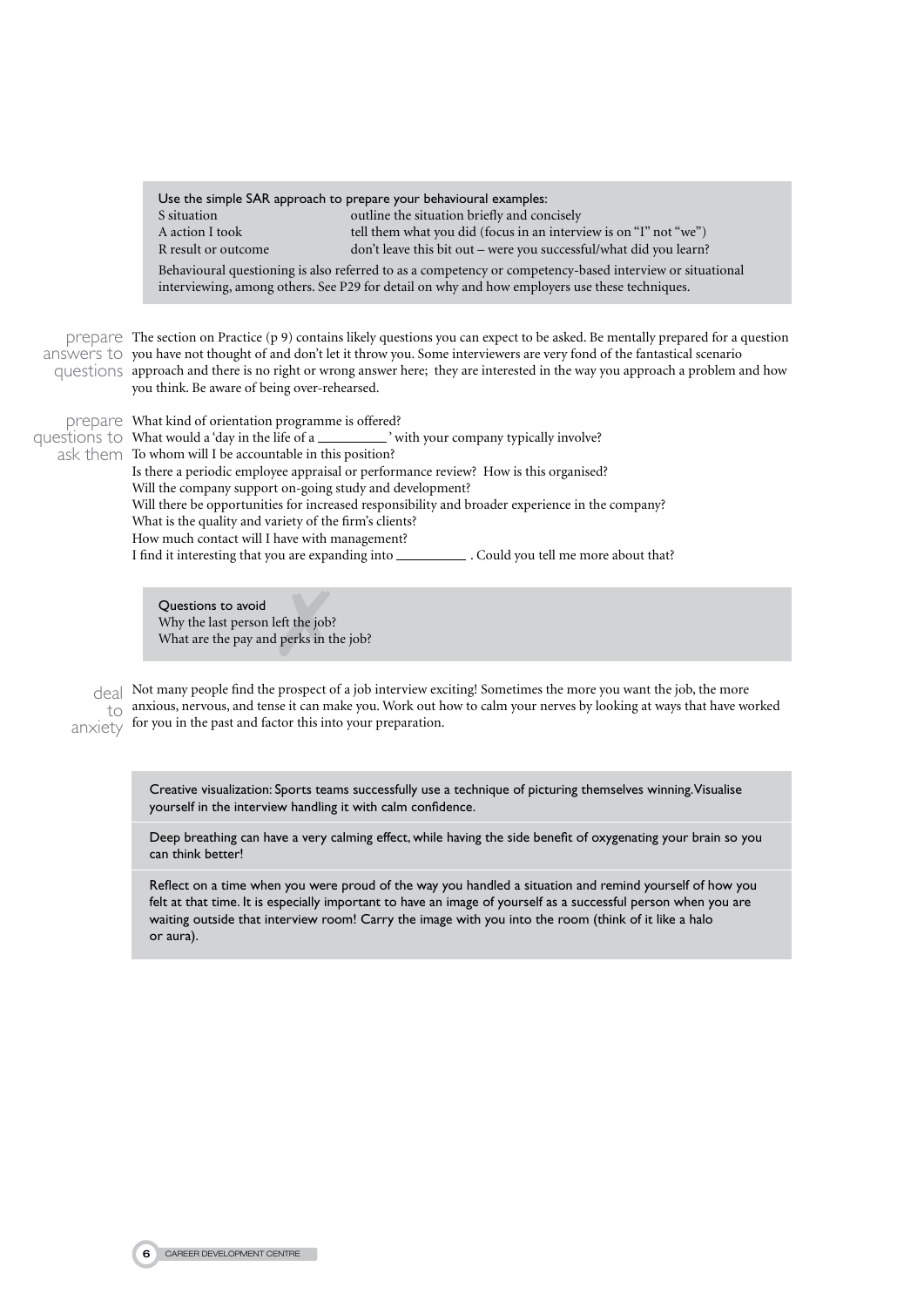consider the logistics

#### **The Interviewers**

You are entitled to know how many people are on the interview panel, their names and job titles. When you are nervous it can be hard remembering names. Calling someone the wrong name is getting off on the wrong foot. You can prepare for the different questions they will ask; the Human Resources person will have a different perspective from the technical expert.

#### **The Process**

Do you know if there are other tasks to be given to you or is the interview the sole means of assessment? It pays to be prepared mentally for any psychometric testing. At the interview they will probably outline the next steps so it is premature to ask before the interview.

#### **Documents**

Decide what to take with you and how you will carry them:

- CV and Cover letter
- Original copy of academic transcript
- Copy of awards, references/testimonials
- Examples of work if appropriate
- Questions you want to ask

## **The Location**

Where exactly is the interview to be held? Get clear instructions and write these down. Plan how you will get there, and allow for traffic delays. Have a contact phone number for emergencies. Being late without explanation creates a poor impression and is very hard to overcome.

# night's sleep

have a good Having done your preparation, you can spend the night prior to the interview not cramming your head with information but treating yourself to a decent dinner and an early night. If the selection process includes socializing with the company the night before the interview, carefully monitor your alcohol intake. It is hard to be taken seriously at an interview by people who have seen a motorized mouth running on booze the night before.

# hot tip

If you can, go to the place the day before and have a "dry run" by checking out the building and even seeing the dress code of people who work there. Introduce yourself to the reception, tell them you have an interview the following day and check out any publicity material available you have not already viewed. If you intend to do this, remember to dress smartly as they may invite you in and show you round!

## **PRESENTATION**

People often say, "It only takes a few minutes to make a lasting impression" or, "You don't get a second chance to make a first impression". Within ten seconds the person you've just met is busy building a picture based on the image you projected! It is also said ninety per cent of the interview is spent substantiating that first impression.

One woman had worked hard for a particular job. She noticed on the way to the interview a tiny run in her tights. "I thought about changing but knew it would make me late. When I got to the interview the run was a gaping ladder so I apologized for not looking my best. Then I sat throughout the interview trying to manoeuvre my position so it wasn't obvious. Needless to say, I didn't get the job and I heard later the interviewer's only comment was if a person could not be bothered to present their best image at an interview there was little hope for later on." Glaser, C and Smalley, B 1992.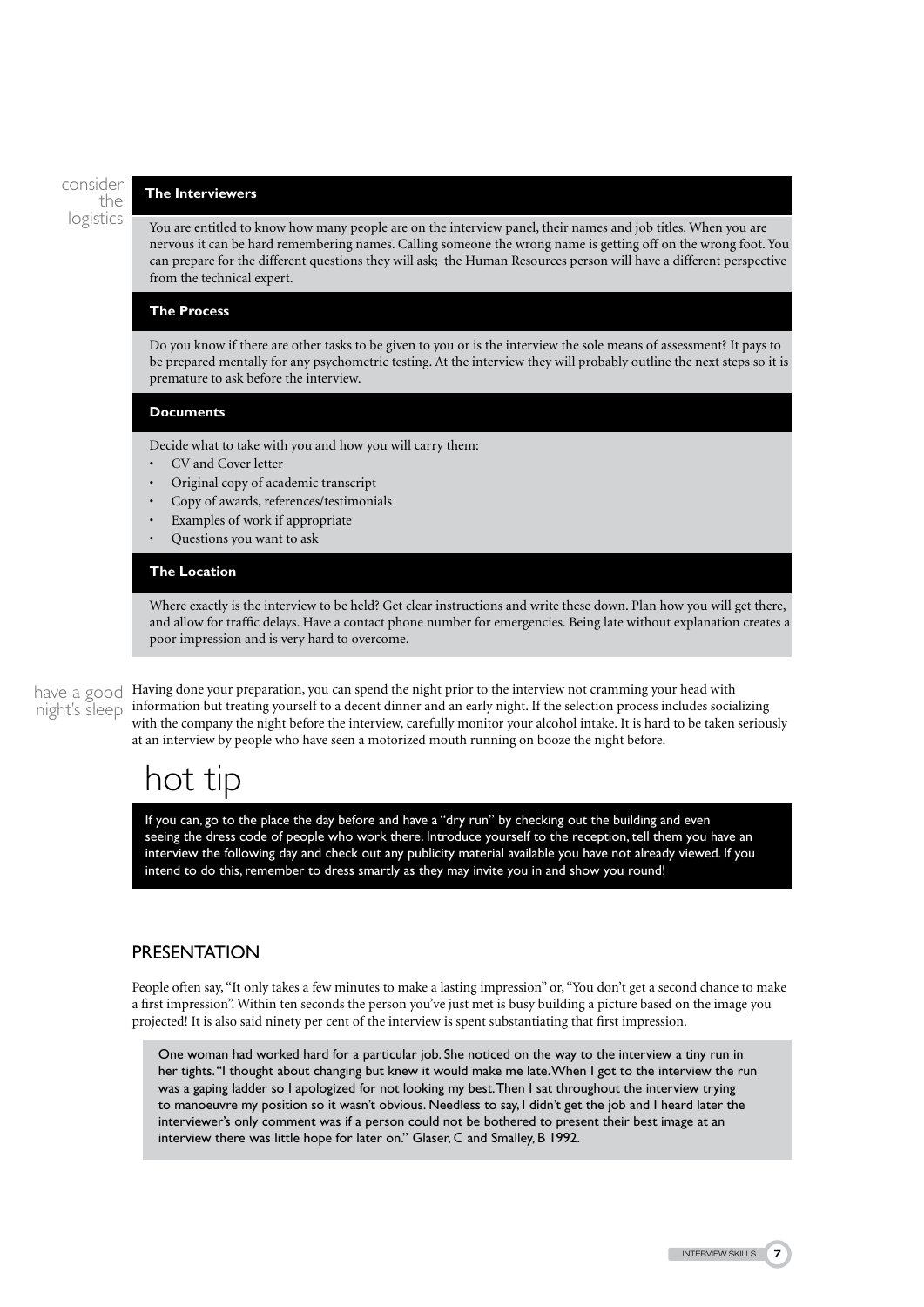dress Your goal is to signal your professionalism, not to scream your individuality from the rooftops. Dress professionally and dress for the job you want. If you have any doubts, check out the dress code.

It is important to feel comfortable in the clothes you are going to wear at the interview. Nervous tugging at a tie and shirt collar or pulling on a skirt hem is a sure giveaway that this is not the kind of gear a person feels good in!

Employers regularly mention the lack of dress sense in the students they interview. The key is to fit in with the organisation's dress code. Dark trousers and shirt and tie are pretty much expected for men, and a jacket or suit enhances your image, while women are safe with a skirt (not mini) or formal trousers and shirt, preferably with jacket or a suit. Women need to consider choice of dress carefully – you are not there to reveal all and distract the interview panel.

- shoes Polished both front and back. Some interviewers check the backs of shoes especially if the job demands an eye for detail!
- fingernails Clean and tidy.
- $j$ ewellery Less is more. Body piercings out, tattoos covered up, and rely on discreet jewellery which doesn't distract (avoid dangly earrings).
- hair and Clean is non-negotiable. Use body sprays carefully as you don't want your interviewer sneezing in reaction to your body choice of perfume.

body The way you move and the gestures you use, profoundly affect an interviewer. You can put a person off by  $l$ anguage appearing too keen and eager (desperate) for the job or conversely you can appear to lack any emotion (bored and unenthusiastic). Avoid body language which is at odds with the message you want to convey. One man kept covering his mouth with his hand as he spoke about his achievements. He came across as lacking conviction.

- handshake Shake hands firmly but not crushing the bones or causing the other person to cringe at the floppy offering! Handshaking is the accepted business practice when meeting a person. Accompany the handshake with a friendly direct look into the person's eyes. Repeat the name of the person you are meeting, "Very pleased to meet you….." Sometimes men are not sure if women expect the handshake so take the initiative to avoid confusion or embarrassment.
- eye contact Maintain eye contact when answering questions. In a panel interview, the general rule is "the person who asks the question, owns the answer". That said, don't lock eyeball to eyeball with the person who asked the question, but gently move your eyes to include the others as well, before coming back to the main questioner.

sitting Sit in a way not to distract from what you are saying. Over-confidence is a big turnoff so watch any habit of flinging posture your arm over the back of the chair and sticking your legs out in front! Likewise, the tightly grasped arms round the chest signal nervousness and tension. Make sure you have your hands in a comfortable place and hold them gently in front of you if you are the sort to wave your arms around. Find a comfortable position for your legs and avoid the swinging or tap dance routine.

hand If you are a gesticulating person make sure your gestures are not intimidating or dominating. Avoid the trap of the gestures ballpoint flicker or the pen finger roller.

- tone of Some folk are not aware of how big or how small their voice can be in a confined space. You don't want to deafen the VOICE panel, nor do you want them to strain in an effort to hear.
- mannerisms Interviews can make a habit really obvious such as playing with earrings or twisting hair into stress balls! Don't panic about an "um" now and then as it is nowhere as distracting as that endearing Kiwi habit of raising the voice in a question at the end of a statement. Listening to yourself answering questions out loud will generally spotlight any mannerisms such as a sharp intake of breath, a nervous licking of the lips or sniffing.

Albert Mehrabian's classic study found 55% of a message's impact comes from facial expression, 38% from voice and only 7% from words used.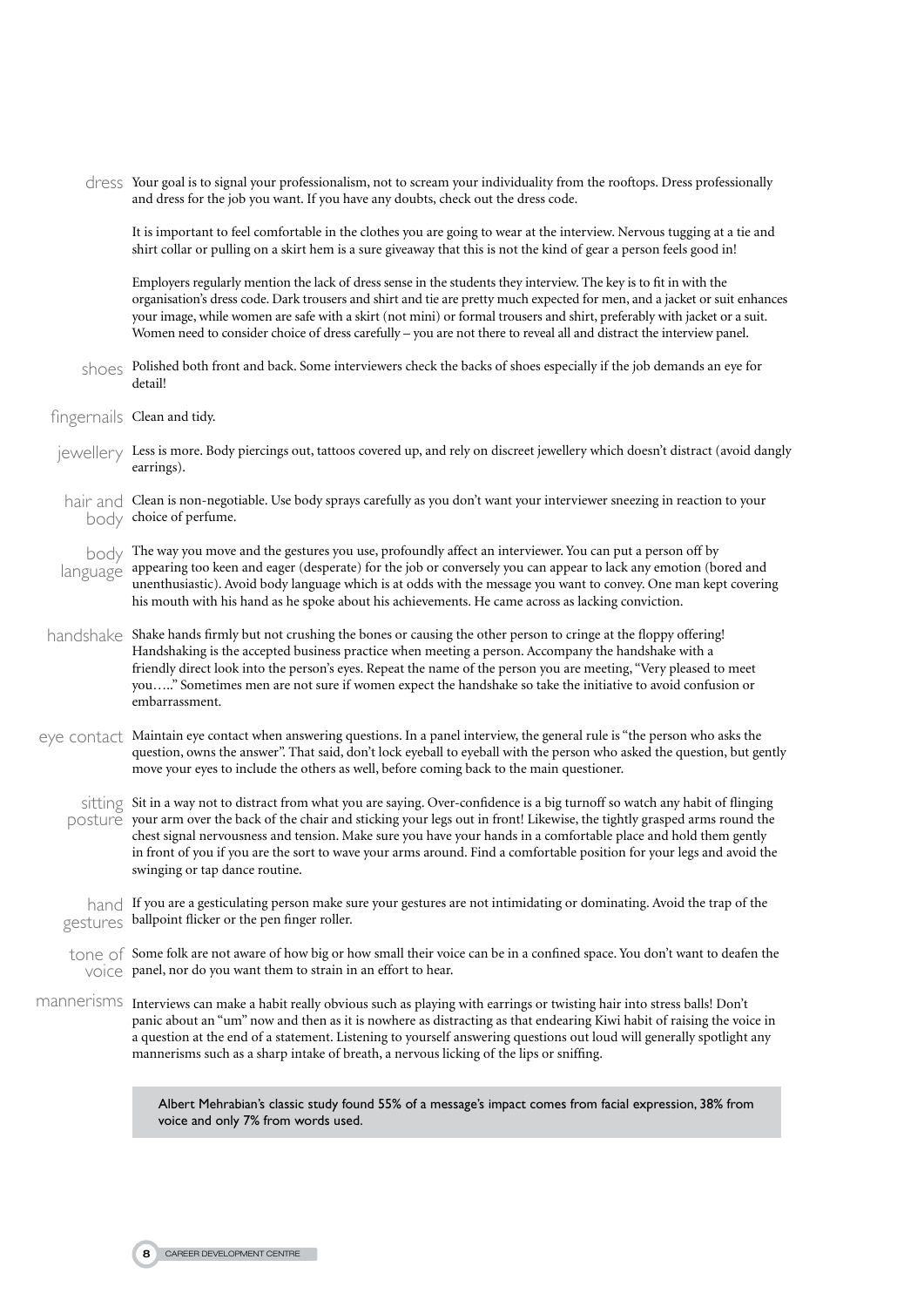## **PRACTICE**

Practice is important for helping an interviewee see themselves and hear themselves as others do. One of the greatest assets for a job seeker is a 'truth teller', a person who will give honest feedback when you practise in front of them. Ask them to note tone of voice, hand gestures, eye contact, sitting position and other body language. Videoing a trial interview is another way to get a very clear idea of how you present. Use your cell-phone or digital camera to record yourself answering questions and review it carefully – this is a good way to identify unconscious mannerisms as well as to observe your own posture and tone and speed of voice.

Margaret Farry Williams, Director of Vanity Walk Modelling School and Agency, gave a presentation to students on the Dunedin campus. She pointed out most people when they walk and sit, "lead with the head" resulting in a rather bent body and consequently hesitant body language. She encouraged students to keep their head up when walking and when sitting. There was a noticeable improvement in the brave volunteers who took up the challenge and demonstrated this during the seminar. They exuded an attractive quiet confidence!

practise The skill of establishing easy conversation with people you meet for the first time can be improved with practice. SOCIal Don't be dismissive of "small talk" thinking it a time waster before the "real" questions begin. At the beginning of chitchat the interview small talk is vital in forming that immediate impression. Most jobs rely on good communication and the ability to form relationships – this is the chance you have at the interview to show you possess this kind of competence. If you lack this skill you run the risk of appearing aloof, arrogant, or socially inept.

> Make the most of opportunities to meet new people. Networking functions require you to introduce yourself to new people and talk briefly with them. When you go home for the vacation, practise on your parents' friends. If you have a customer service role, make the most of the opportunities you have, e.g. over the checkout counter, quickly establish connection with new people.

practise These questions have all been asked of students over the past 5 years. Practising answers can be of immense benefit,  $\text{likely }$  especially for the behavioural questions and general themes. questions

### **General**

- 1. Why do you want to work for this company/organisation?
- 2. What have you got to offer?
- 3. What do you see as your strengths?
- 4. Who are you? Tell us about yourself.
- 5. Why should we employ you?

#### **Behavioural Questions - Past behaviour predicting future performance**

6. Tell us about a time when you were part of a group or a team and experienced conflict. What role did you play? What did you learn? How would you do it differently next time?

- 7. Tell us of a time when you felt your communication skills served you particularly well.
- 8. Tell me about a time when you took a leadership role within a group.
- 9. Tell us of a time when you did something that did not go particularly well.
- 10. Tell me about a time when you experienced failure/disappointment. What did you learn?
- 11. What are the accomplishments that have given you the most satisfaction?
- 12. What is a goal you have set and how did you go about achieving that goal?
- 13. How do you deal with conflict?
- 14. How do you react under pressure?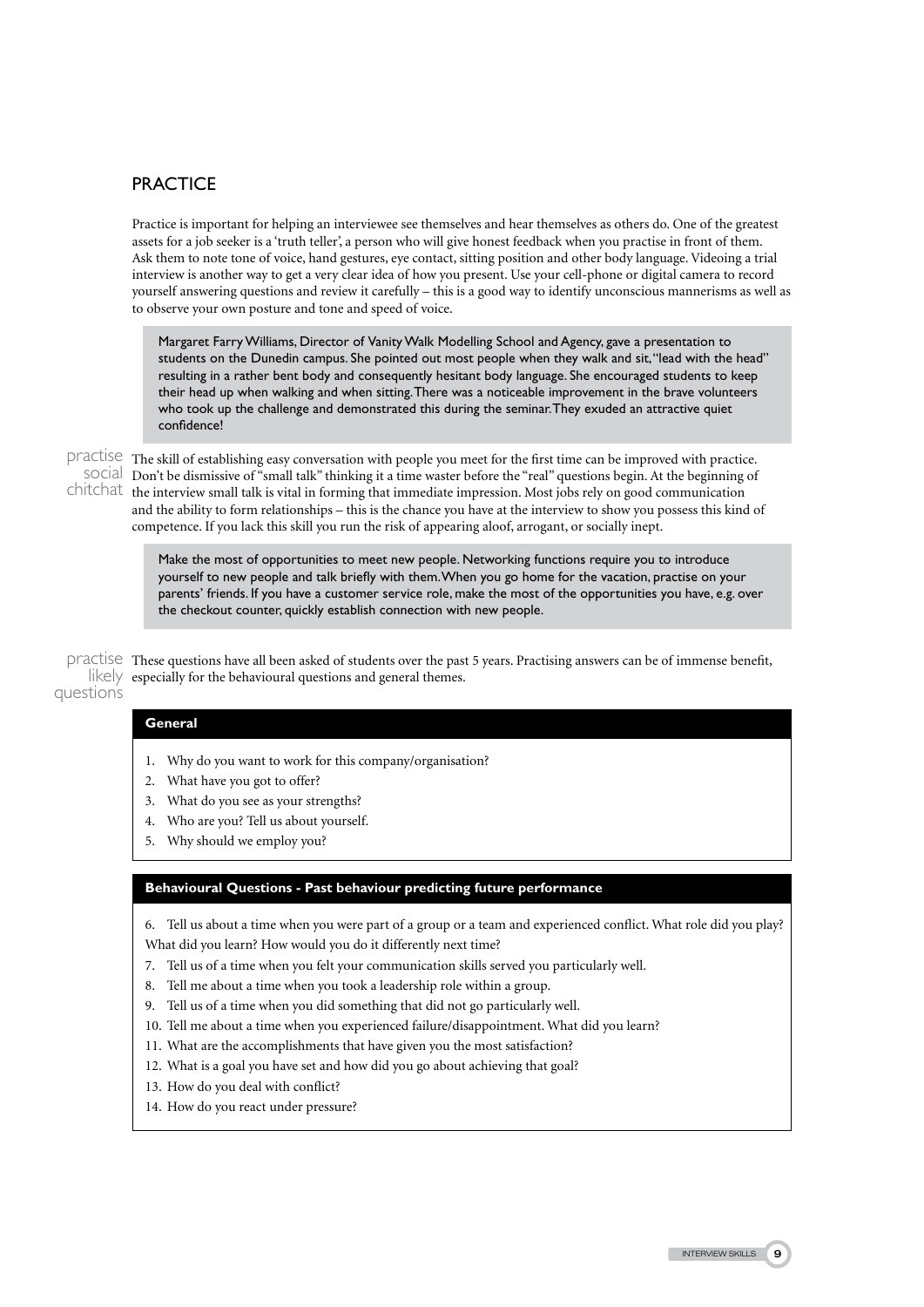- 15. How do you go about planning and/or managing time?
- 16. Give me an example of your problem solving style.
- 17. Give me an example of how you have provided good customer service.
- 18. What idea have you developed and implemented that was particularly creative or innovative?
- 19. What experience have you had of working with people of other cultures?
- 20. When have you done something without being asked?

#### **Other questions**

- 21. What do you know about us as a company?
- 22. What do you imagine a \_\_\_\_\_\_\_\_ does?
- 23. What do you see as the major issues facing our company?
- 24. Why did you choose your particular course?
- 25. Why did you choose to come to Otago?
- 26. Outline your personal goals for this year?
- 27. What are your career goals?
- 28. Where do you see yourself in five years' time?
- 29. What challenges are you looking for in this position?
- 30. How do you think that you have changed personally since you started university?
- 31. If people were talking about you, what weaknesses would they say you have?
- 32. What do you think you will find most difficult about being a \_\_\_\_\_\_? How would you deal with this?
- 33. What self-improvement learning do you do?
- 34. Tell us about your honours project.
- 35. Why did you change study direction 3 years ago?

36. Why did you choose the extracurricular activities you have been involved with? What have you gained through

these activities and what have you contributed?

- 37. What current issues do you feel strongly about?
- 38. How would you see Treaty issues being important within our work?
- 39. How would your flatmates describe you?
- 40. What do you do for fun?
- 41. If you were to be reincarnated what would you like to return as?
- 42. If you could choose, what era would you like to be born into?
- 43. What else should we know about you?

# hot tips

Do not think, "What is the right answer?" Think, "How can I use this question to demonstrate my suitability for this position?"

Focus on your accomplishments and skills, and give specific examples.

Make your thinking transparent. Show how you are working through questions.

Be diplomatic and discreet. Don't badmouth anybody.

Point out your skills by telling the interviewer what other people think of you e.g. "My supervisors have told me that I am very good at...."

Recognise that an interview is communication between two or more people. Each person needs to participate fully and take some responsibility for the communication to be effective. Work to develop rapport with the interviewer.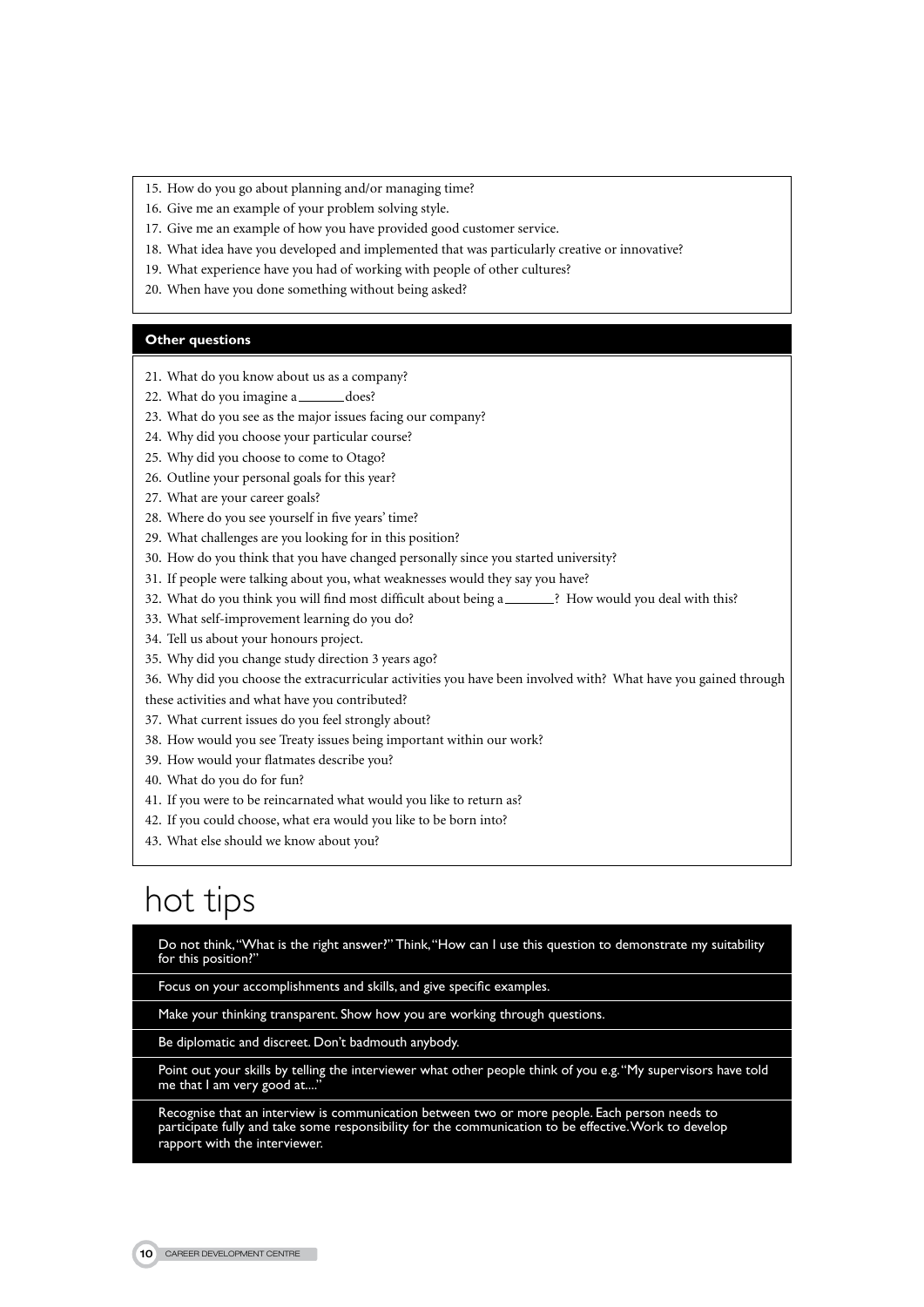## Some Tricky Questions and Suggestions for Answers

### WHY DID YOU CHOOSE TO STUDY……………?

#### **What are they looking for?**

A job seeker can expect this question in most interviews – it tests motivation and the resolve to enter a chosen field.

The interviewer wants to see logical thought, your decision-making process, a positive attitude towards your study and enthusiasm.

#### **What doesn't work?**

Answers that suggest aimlessness or uncertainty go down like a lead balloon.

Criticism of past advisers e.g. teachers, parents gives a bad impression.

#### **What you might say…..**

I was continuing interests developed at school especially .

My interest was fuelled by a great teacher or \_\_\_\_\_\_\_\_\_\_\_ (some other influential person).

Because I was uncertain at that time what I might do after finishing my education, I wanted to allow myself as many options as possible.

I was convinced it would provide a sound basis for an interesting career.

At the time I chose my studies, the career prospects were very attractive.

### WHAT ARE YOUR WEAKNESSES?

#### **What are they looking for?**

This question is a favourite of interviewers and requires careful thought beforehand. They are examining your ability to cope with a potentially anxiety-inducing question in a relaxed and organized way. The reason for asking this question is threefold: to see if the candidate can be objective about themselves, to see if they can appreciate the demands of the position, and to see what steps they have taken, are taking, and envisage taking to offset this. This can include training while in the position, but should also highlight some steps already taken in this regard. A well considered and reasonable answer here can be very powerful in the interview.

#### **What doesn't work?**

Taking up time in the interview with lots of "umms" and "ahs" as you desperately search for an answer.

Too many weaknesses type you as negative.

Denying weaknesses saying "can't think of any" or "pass" make you appear arrogant or naive.

Mentioning a weakness which is anti-social or is one directly relevant to the job i.e. if the job requires strict time management and you say you often take on too much.

#### **How to handle this question…..**

The key here is to consider the position and relate your weakness to it  $-$  avoid clichés at all costs, esp perfectionism – rather than having a stock answer.

A good approach is to ask friends, tutors, and previous managers (from vacation jobs) for feedback on your performance, this can usually give you good material to work with – as well as increasing your own selfawareness. Don't forget to ask for positive as well as negative feedback!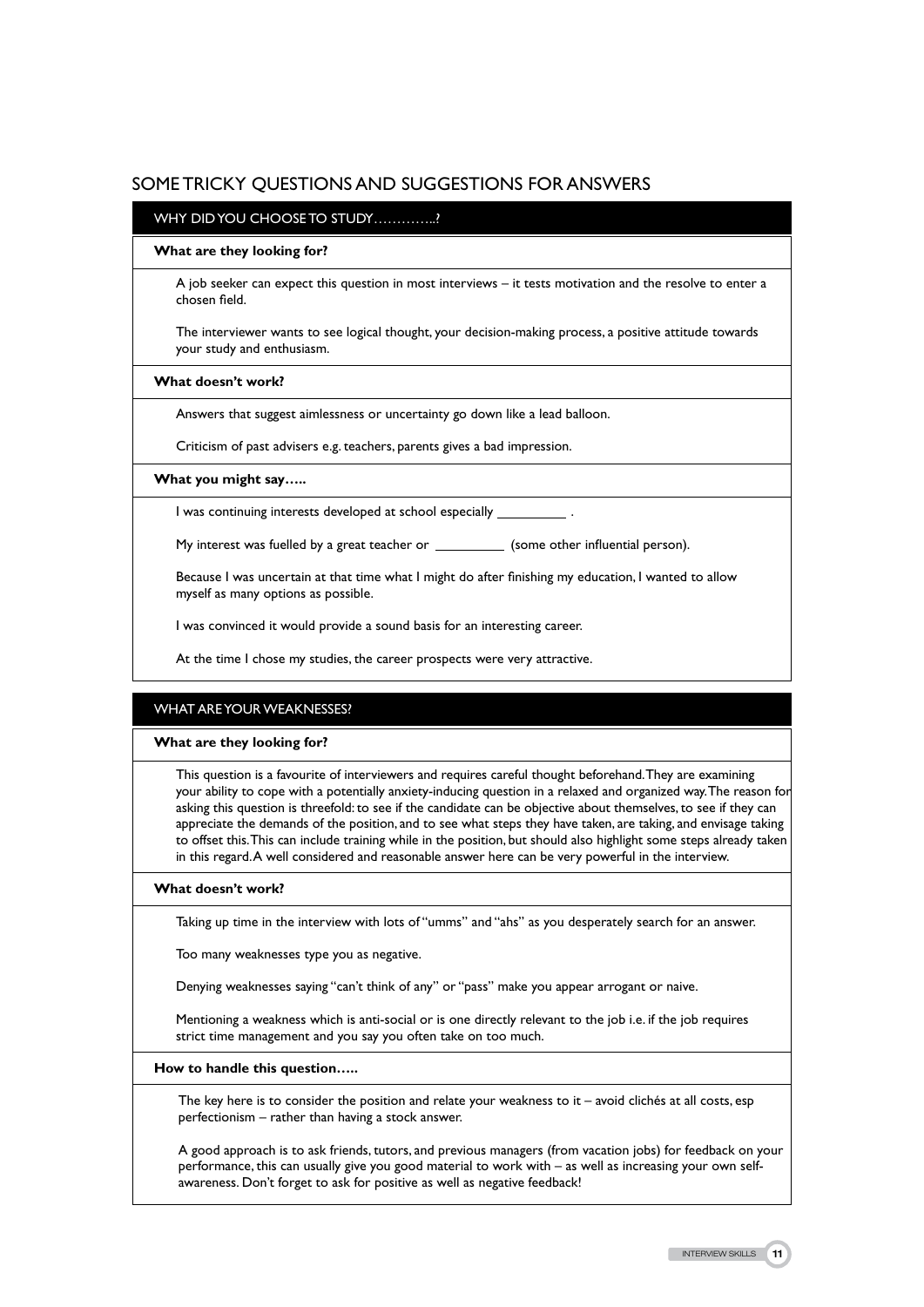#### WHAT ARE YOU WORTH?

#### **What are they looking for?**

Generally interviewers are looking to see if you know your market value. It is an unfair question to ask graduates but some employers ask it! You don't want to appear too money-hungry nor do you want to appear financially irresponsible! Bear in mind that the overall package may be bigger than the mere salary, encompassing things like professional association fees, conference support, assisted training and related education, health insurance, kiwisaver, even gym membership in some cases.

#### **What doesn't work?**

Mentioning a particular salary e.g. \$36k. They may get you cheaper than others or it may be beyond their budget and they will rule you out right away. Best to provide a range.

#### **What you might say…..**

Do your homework by talking with people who work in the organization or in a similar role. Careers staff can also assist. Check out the salary information links on OtagoCareerHub.

From my research, talking with other policy analysts and checking out salary scales, I gather the range is in the mid \$30s.

I gather that the expected range in the Public Sector for such a position is between  $\frac{1}{2}$  to  $\frac{1}{2}$  would be interested in knowing what you think the position is worth.

Previous graduates who have joined your law firm tell me they earn between  $\frac{2}{3}$  and  $\frac{2}{3}$ 

#### WHY SHOULD WE EMPLOY YOU?

#### **What are they looking for?**

This demand "sell yourself to us" is a painful reminder to a job applicant that the interviewer has the power to call the tune. Employers are looking for a quiet confidence here not a brashness. They are also interested to see if you have a realistic idea of your suitability for the position.

#### **What doesn't work?**

Listing qualities and experience irrelevant to the job.

Having no answer.

Telling them all the ways you would benefit e.g. trips overseas.

### **What you might say…..**

Provide a well thought out summary of your suitability for the position, highlighting qualities and experiences relevant to the position.

Focus on the benefits to the organization, whether it be in maintaining client relationships, or adding to the bottom line, or increasing their ability to deliver on a new direction they are headed in, or in selling more products or services.

For additional help see these books in the Career Development Centre

*201 Knockout Answers to Tough Interview Questions: The Ultimate Guide to Handling the New Competency-Based Interview Style*, Matias, Linda. 2009

*Best Answers to the 201 Most Frequently Asked Interview Questions, Second Edition*, DeLuca, Matthew and DeLuca, Nanette. 2010

*Job Interview Skills 101, The Course You Forgot to Take*, Enisman, Ellyn. 2010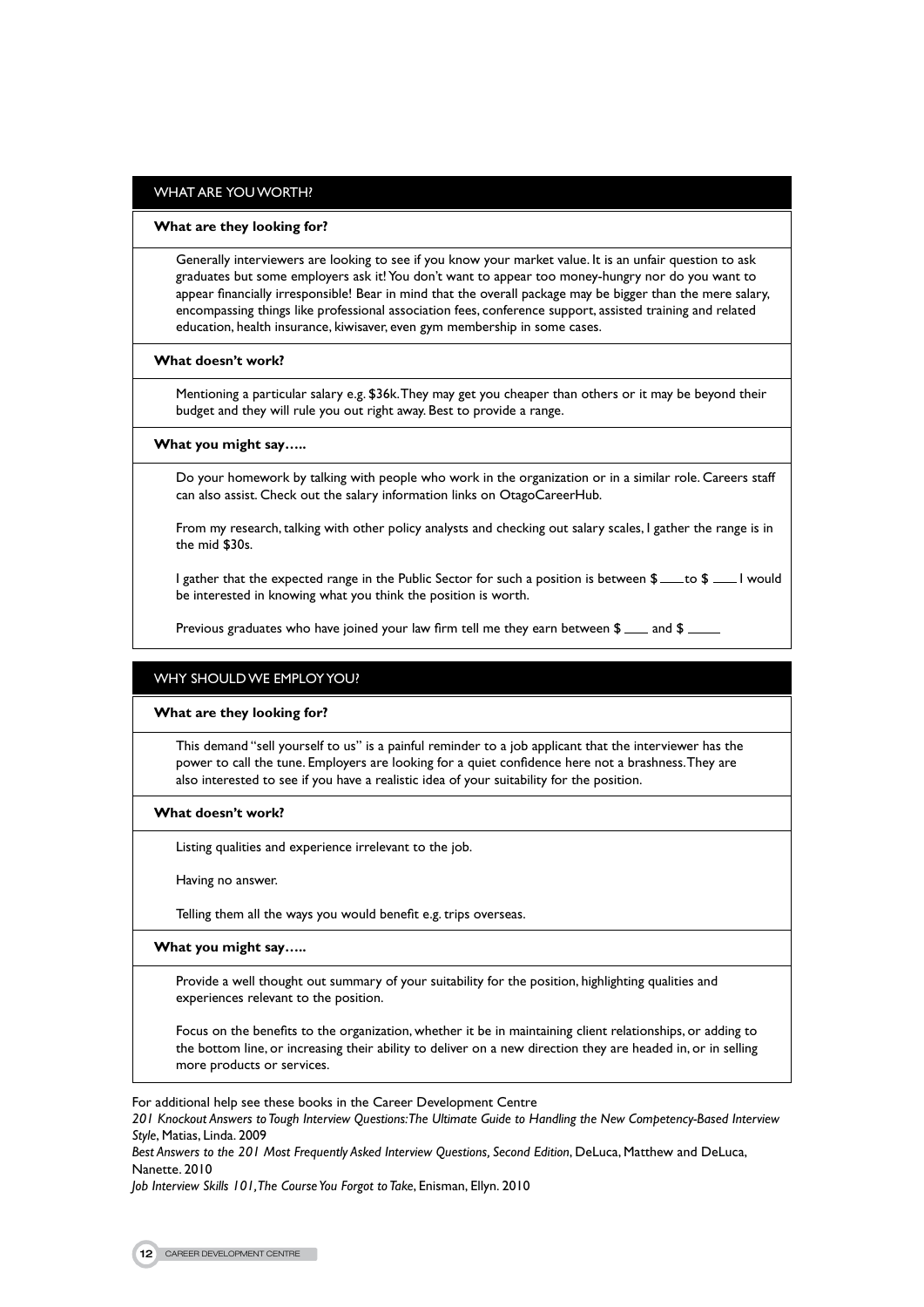## UNSUCCESSFUL INTERVIEWS

Regard these as practice and learn from them. Ask yourself, "What could I have done better?" or, "What would I do better next time?" If the company is open to providing feedback this can be a most valuable way to improve. It is easy to let an unsuccessful interview knock your confidence, but remember interviewers too have been unsuccessful in getting a job they applied for. Have a few trusted people you can talk to about your feelings and then when you are out there on the job market, you can keep presenting in a confident and positive way.

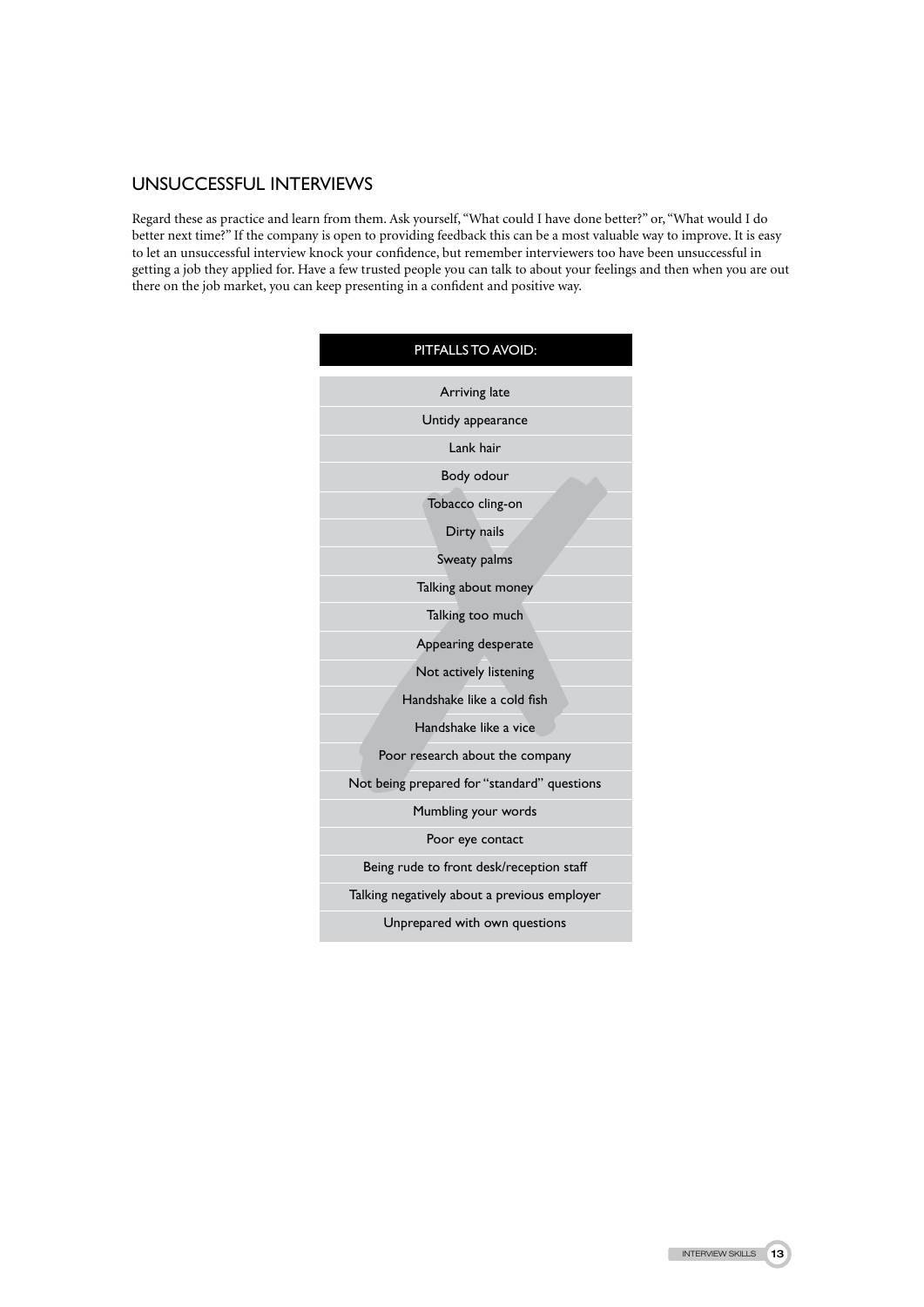# OTHER SELECTION METHODS

As mentioned earlier, candidates can face a variety of assessment methods besides the traditional face to face interview with one person or a panel. Phone or video interviews are common. You may be invited back for a second interview or you might be asked to take part in an assessment centre. Sometimes a "social event" is included or a tour of the company's premises. You may be asked to sit psychometric tests, make a presentation to a group of staff, participate in group discussion, case studies or team problem solving exercises. Sometimes candidates are given a scenario to consider and make recommendations. In this section we focus on the different methods and provide some information and hot tips for handling these.

### Telephone Interviews

#### **How do you prepare for a telephone interview?**

Telephone interviews need to be taken as seriously as face to face job interviews and the preparation is mainly the same. (See p 5). If your telephone interview is scheduled in advance, be at your phone early, turn off call waiting if you can, and be prepared to be available for a longer period of time. You need a quiet place where you will not be disturbed.

#### *Have in front of you*

A list of questions you may want to ask.

A copy of your job application.

A copy of any other notes/references you might like to refer to.

A pen and paper to make notes – you may like to write down the interviewer's name (or names if more than one person is interviewing you via speaker phone).

A drink of water.

While you are conducting your job search, be prepared for the "unexpected" telephone interview. If you have given your mobile number, remember to answer your calls in a professional way.

When the call comes unexpectedly, it is okay to take a few minutes to compose yourself. Excuse yourself to close doors, move to a private room and/or turn off distracting sounds. Take a deep breath and return to the phone composed. As with other interviews, remember to thank them!

#### **During the telephone interview:**

Talk clearly and not too fast. There may be a panel on speaker phone.

Sit up straight (or stand up) and smile. The idea is to lift your chin which will lighten the tone of your voice. Having a picture of a smiley face on the wall at eye level can remind you to keep your chin up as well as smile!

Put some enthusiasm into your voice and project energy. You are deprived of all other forms of body language so tone is vital.

Do not eat, drink, smoke, or chew gum during the interview.

Do not be overly relaxed or familiar just because you are sitting at home.

Avoid rustling your papers.

Avoid talking too much and allow normal pauses in your conversation.

It is acceptable to pause before answering and to ask for clarification if you are not sure of what was said. Check occasionally with questions such as, "Does that answer your question?" or, "Would you like me to elaborate on that?

Remember to say thank you at the end of the interview and express your interest in the position.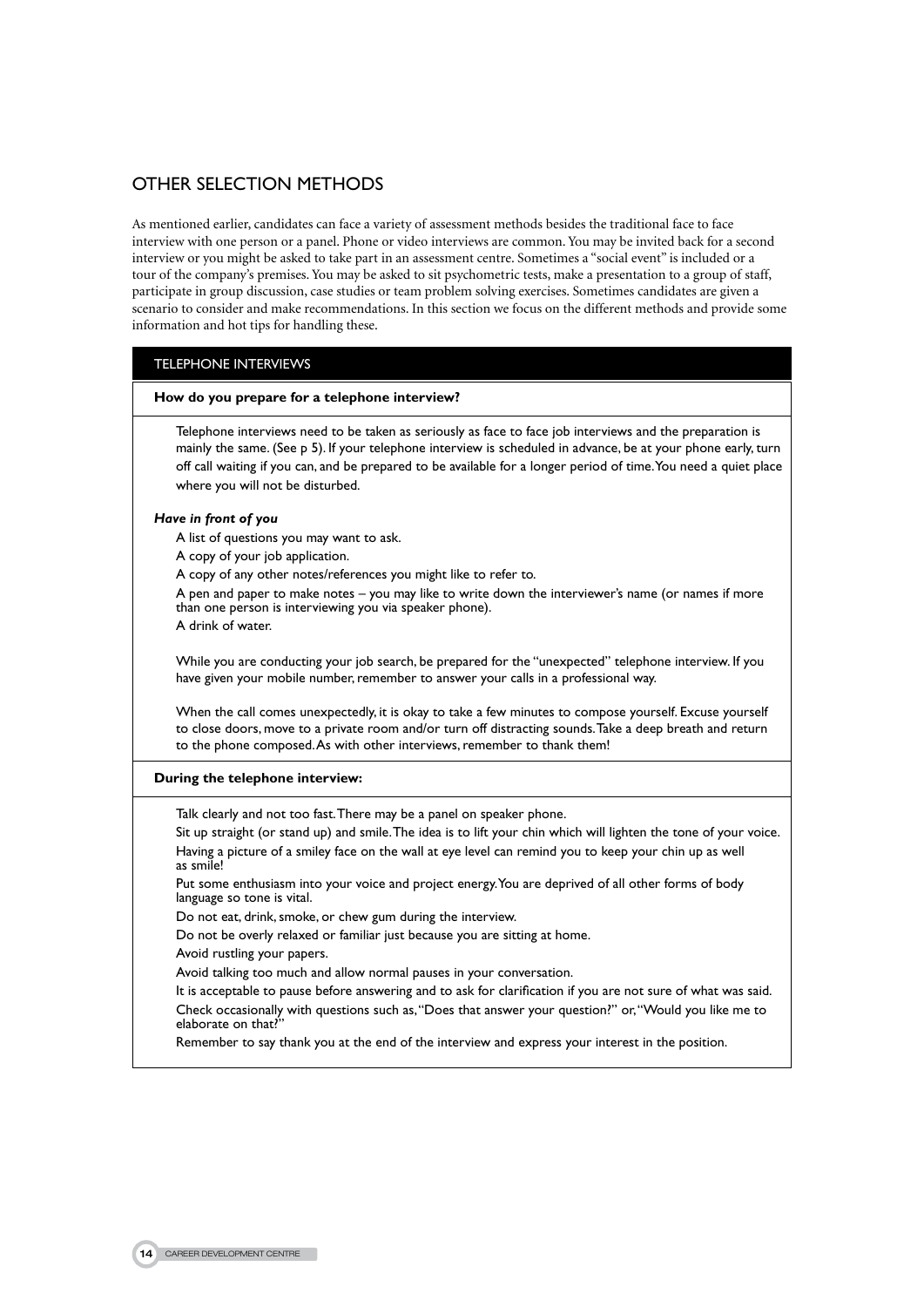#### **Video/webcam/Skype interviews**

Remote interviews using technology such as the PC Web-cam or videoconferences are expected to increase in coming years. Videoconference technology is expensive and not often used for Graduate Recruitment. Web-cams are more cost effective, especially where expensive travel is involved. Both these forms of interviewing have the advantage of non verbal communication. The guidelines of the 3Ps apply equally to remote interviews. Be prepared for a time lag. Smile  $\odot$  and maintain good eye contact.

#### **Related websites:**

Phone Interviewing Do's and Dont's www.quintcareers.com/phone\_interviewing-dos-donts.html

Phone Interview Etiquette www.quintcareers.com/phone\_interview\_etiquette.html

www.worktree.com/tb/IN\_telephone.cfm

# CURVEBALL QUESTIONS

Sometimes in the formal individual interview or in a team exercise as part of an assessment centre, interviewees are given scenarios to show their problem solving skills.

*It may be an impossible question to answer accurately:* 

- How many cell phone towers in Wellington?
- Why are manhole covers round?
- If you were a vegetable what kind of vegetable would you be? Why?

*It might be a hypothetical situation such as:*

The NZ government has decided to change to driving on the right hand side of the road to bring NZ into line with Europe and the USA. You have been asked to head up the project team. How would you go about it?

*Clearly there are no right answers to these scenarios. The strategy of the interviewer is to:*

- Test your reaction under pressure
- Observe your problem solving / analytical skills
- Assess creativity and logical reasoning
- Test your general knowledge

# hot tips

Keep calm (correct answers are not expected!)

Pause for thought, don't leap to conclusions

Present your thoughts logically

If given time to prepare take notes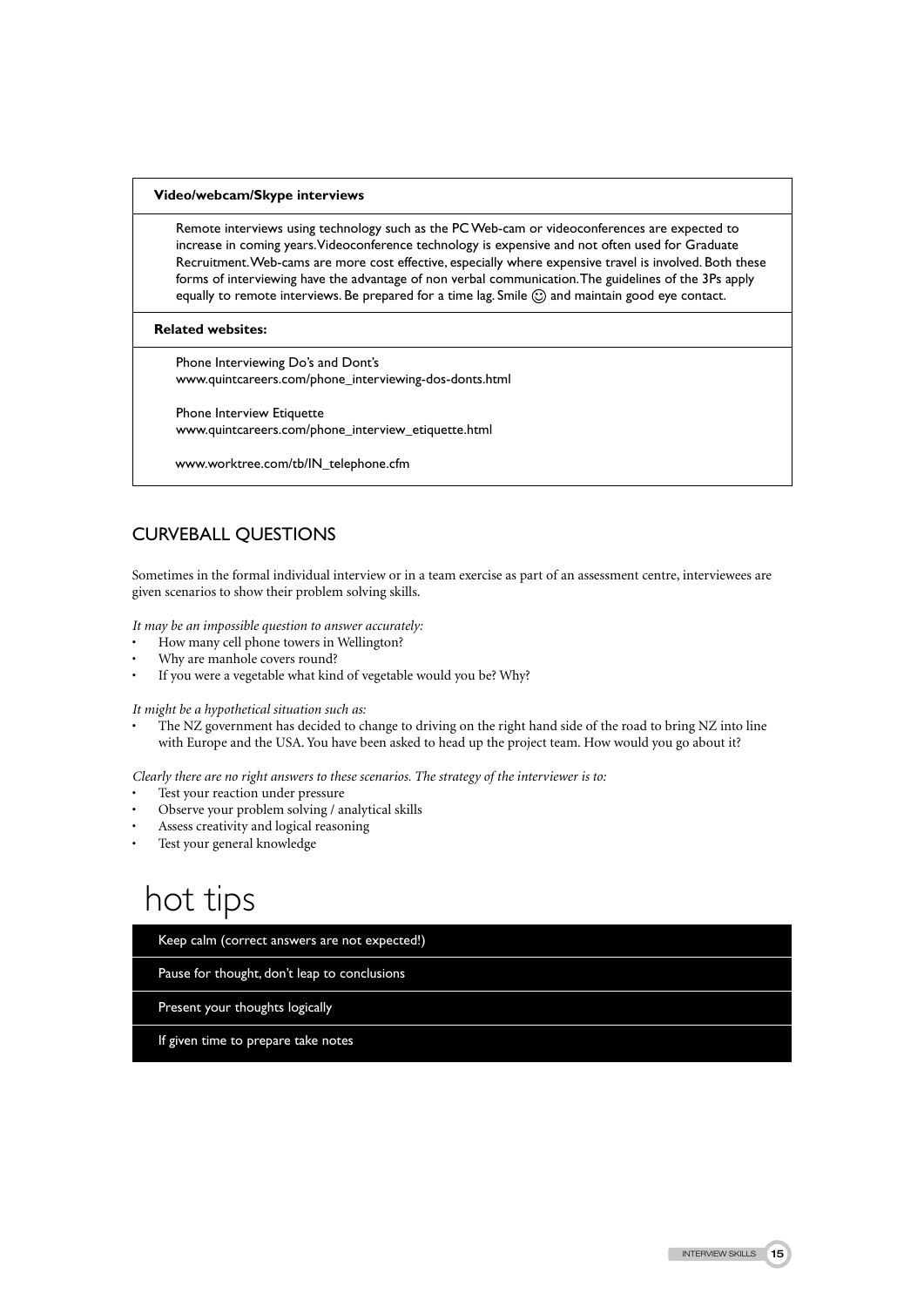## THE Assessment Centre

The term "assessment centre" is used to describe a series of exercises which candidates undertake while being observed by a team of managers or consultants who act as assessors. Candidates do not compete against each other at an assessment centre. They are tested and measured individually against a predefined set of criteria.

*"The Assessment Centre will be an intensive situation at which the company will learn about you. But, more importantly for you, you should gain an insight into what the company is like, and you should learn about your own strengths and weaknesses. Whether the company tells you how you did or not, you should have a better feel for what your weaknesses are and what actions you should take to remedy them."*

**Mark Oliver**, Principal Adviser, Employee Relations, Comalco Smelting.

An assessment centre offers graduates an opportunity to sell themselves and to find out much more about a prospective company than a brochure, website or presentation will ever achieve.

The tasks are designed to create an environment to enable you to perform well, and to test competencies, each one covering a range of attributes deemed relevant by the organisation. These may try to measure intellectual, technical and/or interpersonal capabilities, academic knowledge, and how suited you are to the work. If you see this as a fun, challenging and rewarding experience you can't lose, even if you don't win the job!

Remember, the assessment centre is not the place to be someone you think an employer wants to see. Be yourself!

# hot tips

l

Try to keep as calm as possible and do not overindulge the night before.

Assume you are under the spotlight at all times. From the moment you walk through the door until the moment you walk out again people are considering you as a possible employee, team member or colleague. Informal lunches or social evenings may not be part of the formal criteria but the assessors will be weighing you up. Often front desk or reception staff are asked what they thought of a candidate on first meeting them.

Demonstrate the qualities the interviewer may be looking for. Positive qualities include making contributions, keeping focused on the task at hand, listening to others, co-operating in a team, getting others to talk and demonstrating good judgment.

Avoid negative qualities such as not making any contributions, ignoring what others are saying, monopolising discussions and being unable to accept criticism.

Contribute. Say and/or do something in each activity. Forget the artificial surroundings and enter into the spirit of what you're asked to do. You are all in the same boat after all! Most graduates find it hard to balance saying too much or too little, listening versus talking, leading versus following.

Energy, enthusiasm, creative ideas, attention to detail and facts coupled with persuasive arguments, respect for people and a sense of humour is a hard combination to beat.

At all times learn more about the company by asking questions of the executives, managers and staff present. Find out about the organisation and gather information to help you decide if you want to work there.

Check out the DVD 'The Assessment Centre', at the Career Development Centre. 'How to Succeed at an Assessment Centre: Essential Preparation for Psychometric Tests, Group and Role-Play Exercises, Panel Interviews and Presentations. Tolley, Harry and Wood, Robert. 2011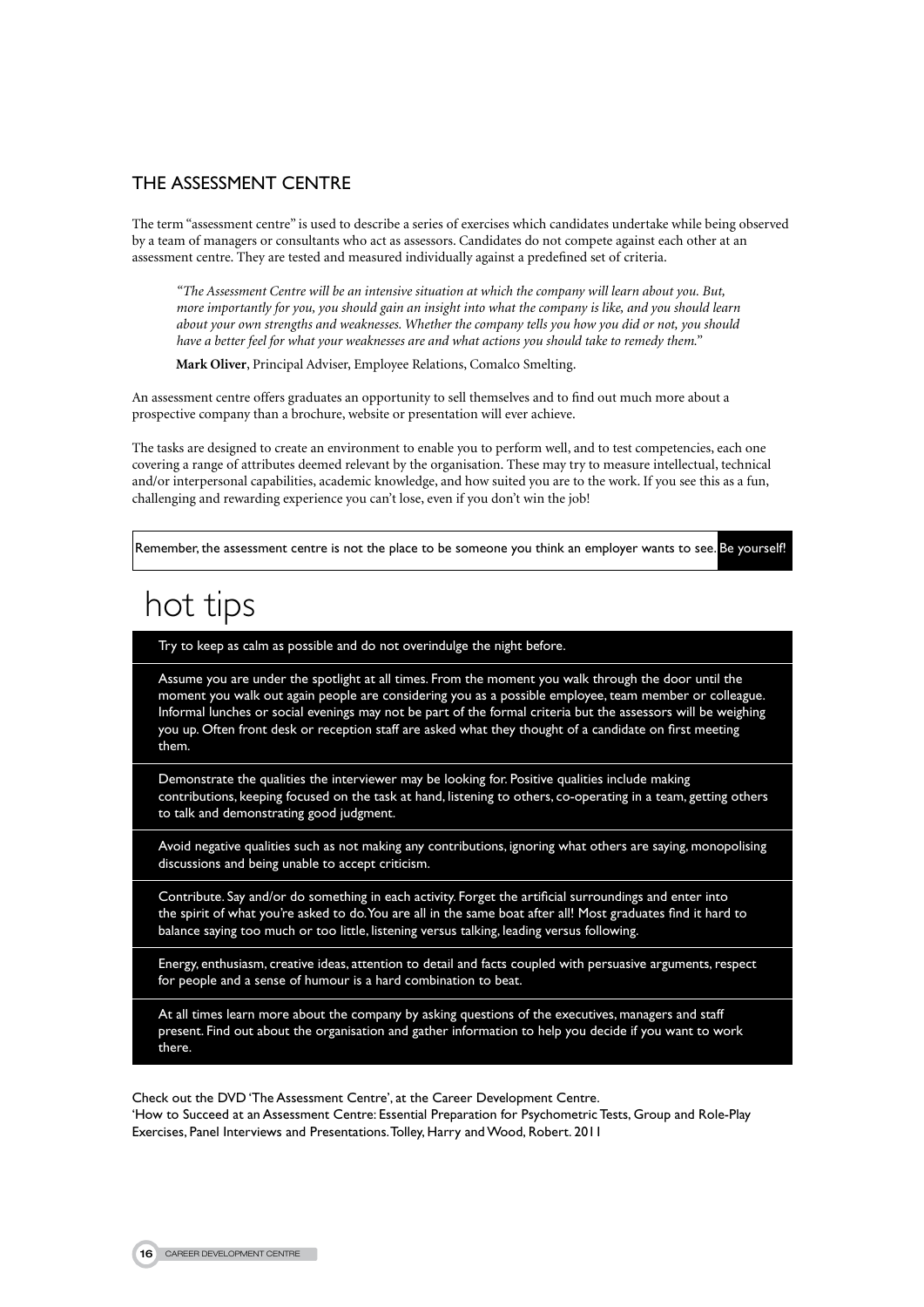## Psychometric Tests

These may be used as a tool to shortlist applicants especially where the number of people applying is large, or as a further selection tool after an initial interview.

Tests are used to measure job-related competencies and assess applicants on a similar set of performance objectives. The most common types of tests are aptitude tests, personality tests and vocational preference tests.

**Aptitude tests** assess things such as mathematical abilities, literacy, computer aptitude and critical thinking. Aptitude tests can often be used to select applicants for interviews, while personality and vocational preference tests are better used as an adjunct to the interview process.

**Personality tests** are used to provide a profile of personality type or personal characteristics. They help to assess leadership skills, management styles and appropriate working environments.

**Vocational preference tests** are used to assess how consistent your career interests are.

# hot tips

Arrive for the test in plenty of time, give yourself a chance to become familiar with the environment and try to relax.

A good night's sleep, deep breathing exercises and imagining calm situations can all help you to relax.

Listen carefully to all instructions given to you and read the written instructions before starting (sounds a familiar exam technique?)

Do the questions you are familiar with first. On many tests it is the number of questions you get right that counts, not the number of questions you answer.

Work at an even pace. If you cannot answer a question immediately, leave it and come back to it later.

If you have time, review your answers and check that you have not missed anything out.

Be yourself and avoid trying to fake it, answering in the way you think employers want them to be answered.

Remember they are used to assess a particular set of personality traits and there is no right or wrong answer. These types of tests are also designed to "catch" fake answers so it is best to answer them as honestly as you can.

Do not expect to finish the test. Keep in mind these tests must be designed to accommodate genius scores within a test given to "non-genius" people. This is achieved by making the questions progressively harder and by providing many more questions than can reasonably be answered in the allotted time.

It is important to familiarise yourself with the process of psychometric exercises as this can reduce candidates' anxiety levels, and with ability tests practise can improve your performance. So PRACTICE, PRACTICE, PRACTICE.

www.shldirect.com

For a list of resources on Psychometric Tests, see list of resources on p 32.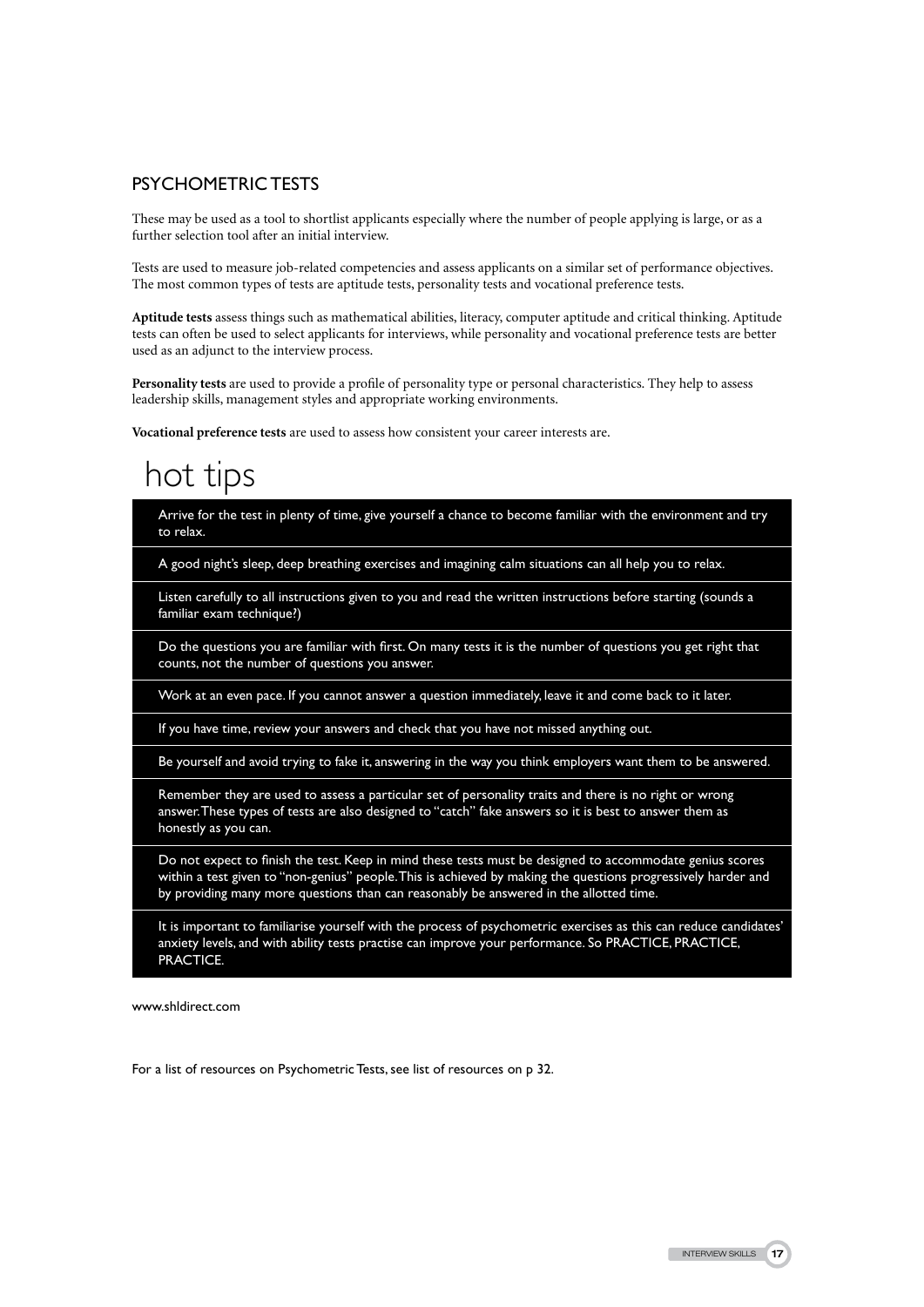## A GUIDE TO CASE INTERVIEWS – The Boston Consulting Group

#### **BCGs Recruiting Process**

The recruiting process at The Boston Consulting Group (BCG) usually consists of three rounds of interviews. Each round will consist of two interviews of approximately 45 minutes long. These interviews have three parts: a discussion about you based on aspects of your resumé, a case study discussion and some time at the end to ask questions about BCG. In the final round, each interview will be conducted by a partner and these interviews may include a case study or general business discussion.

Typically, it is the case interview that raises the most questions among candidates. Therefore, we thought it might be useful to give you some do's and don'ts to help you prepare. We hope this will help you feel more confident and, most importantly, help you to enjoy the experience.

#### **The BCG angle**

BCG places a strong emphasis on creativity and innovation. In their daily work BCG consultants focus on generating insights and creating impact for their clients. This is largely what differentiates us from our competitors, and builds our unique reputation among CEOs. You should keep this in mind as the interview progresses.

#### **What is a case interview?**

The case interview will present you with a set of facts that you might encounter when dealing with a new client. The aim is to observe how you analyse the problem and propose a solution. These facts may be presented verbally, or with the aid of graphs and charts that may or may not be relevant to your problem. This interview mimics real life; there is no unique solution or standard path to reach a conclusion. It is your creativity and business judgement that the interviewer is looking for you to demonstrate.

#### **How to prepare for the case interview**

Good preparation will help you to remain at ease and demonstrate the best of your capabilities.

Firstly, you should carefully read the do's and don'ts presented below. Secondly, you should visit our website (http//:www.bcg.com) and go through the case interview presented there. It contains typical questions and feedback on the appropriateness of your answers. Finally, you should simulate a case interview with fellow students or colleagues, alternating the role of interviewer and candidate.

#### Case Interview Do's

#### **Do listen and interact**

The interviewer starts by laying out the problem or the question. You should ask some probing questions to bring out the major issues, as the interviewer will not usually volunteer the root of the problem. Throughout the interview, he/she will make comments to orientate the discussion and drive you to a solution. You should carefully listen and ask questions to clarify any point. You should also adapt your thoughts, hypotheses and options according to the information communicated to you throughout the case.

#### **Do structure the problem around a customised framework**

The interviewer will then ask you how you would approach the question. This is the time to quickly structure the problem and highlight the major areas that you will want to explore. You will be even more convincing if you are able to capture your structure in a simple, concise framework, and you may find it useful to sketch that framework on a piece of paper or whiteboard while explaining it to the interviewer.

### Case Interview Don'ts

**Don't jump too quickly into the analysis** Before starting the analysis, make sure that you understand the question and its main components. Take the time to collect your thoughts, present a framework you will be working with, and ask further questions.

**Don't panic if the answer isn't readily apparent** You are not expected to know everything about every business situation. Therefore, don't panic if you don't seem to get ahead or if you are stuck in a dead end. The objective of the interview is to discuss your thoughts, present your hypotheses, imagine options, and finally, develop a solution through your interaction with the interviewer.

**Don't defend your own solution at all costs** It might be that the solution you develop is inappropriate. In such cases, the interviewer will make it clear to you so that you can adapt your solution. Do not defend your solution at all costs. On the other hand, you should be ready to defend your approach if you believe it is a good one.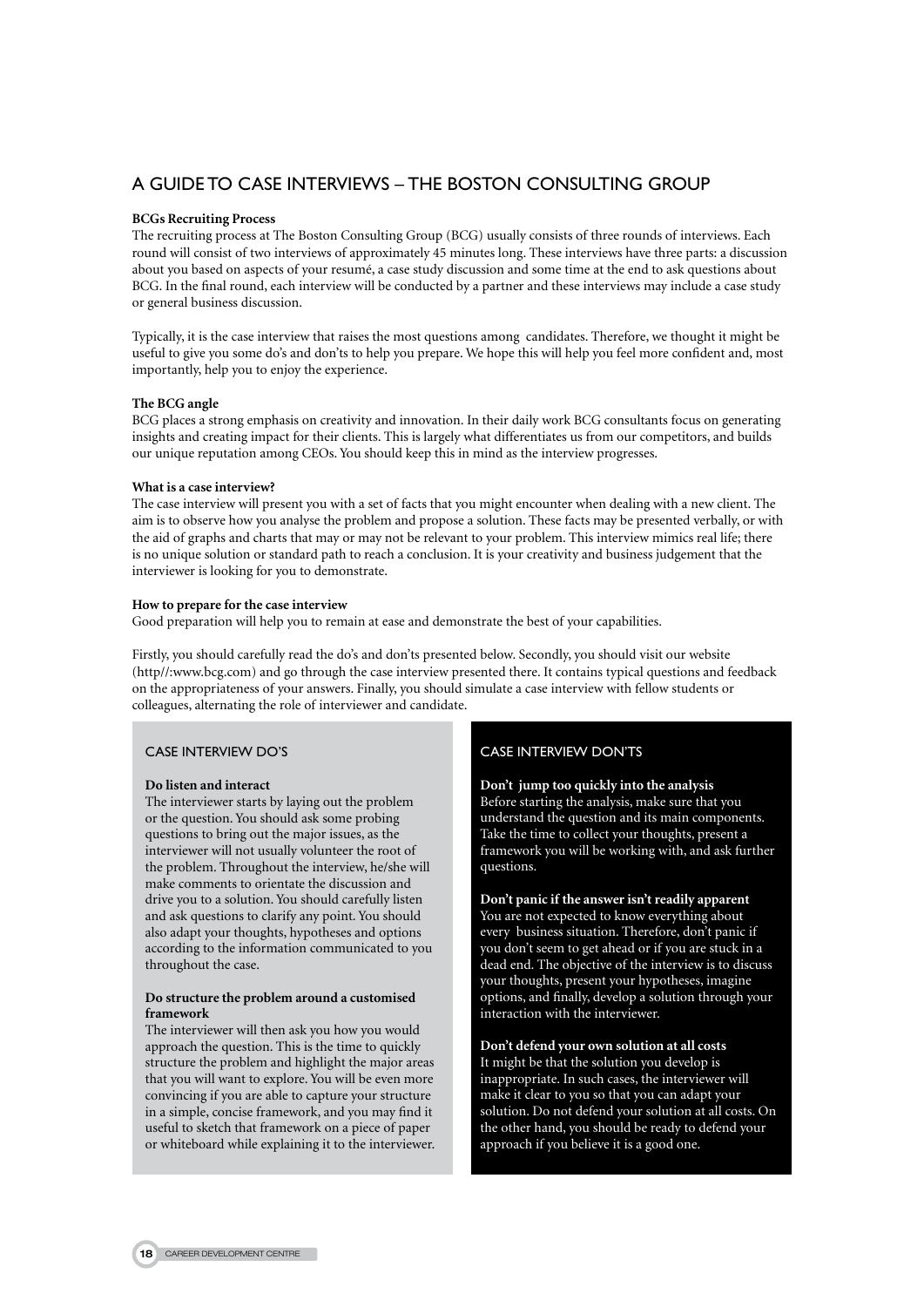Do not hesitate to pause for a couple of moments after the interviewer asks a question in order to define your high-level structure.

#### **Do focus on the issues that have the greatest impact on business value**

The interviewer will potentially let you choose the key issues to explore further. Focus on the ones where you think your recommendations can potentially create the most value. Also explain the logic that drove you to your choice of key issues.

#### **Do explore a variety of options with creative thinking**

Once you have chosen the key issues to focus on, (eg, how to increase revenues from new products) you should come up with a couple of hypotheses on how to do this. You will definitely make a good impression by going beyond standard answers, conventional wisdom or generally accepted rules.

#### **Do demonstrate good business judgement**

The interviewer will ask you probing questions about your comments, hypotheses or conclusions, so that he/she can test your ability to use your judgement given the (sometimes-limited) information available to you. Your interviewer will be more interested in seeing how you think than in whether you come up with the 'correct' answer, so be sure to clearly explain your assumptions and how you arrived at your hypotheses.

#### **Do perform simple calculations quickly and accurately**

At some point, the interviewer will ask you to make some simple calculations. If the calculation does not appear to be simple, try rounding the numbers to the nearest 10 or 100 before proceeding. Besides the calculation itself, which should be accurate, the interviewer will look at how you integrate into the calculation what you have discovered so far about the problem.

#### **Do synthesize your thoughts and conclude your analysis**

At the end of the interview, or when the analysis comes to an end, you should go back to the original question. It is then time to summarize, in a few words, your key hypothesis and the options, and conclude with the most relevant recommendations you would make to a client. Your recommendations should include the next steps that a client should take. If you feel that more information is needed before proceeding, spell out what further analysis you think is necessary.

The interviewer might just want to test whether you firmly believe what you are saying. Be critical and flexible enough to follow the road that looks most promising, even if this means changing course.

### **Don't internalize your thought process**

The interview is set up as a discussion. Therefore, make your logic, prioritisation and hypotheses explicit. If you do not think out loud and explain your reasoning, the interviewer will be unable to assess your performance. A good case interview is not limited to answers and solutions, but demonstrates the process you used to arrive at those solutions. It is useful to practise with a colleague so that you can get used to speaking clearly (eg using short pauses rather than um's) and being focussed.

#### **Don't stick to an artificial framework**

Some standard frameworks are not always applicable to the business situation discussed. Make sure that you keep it simple and that the framework actually helps you go straight to the key issues.

#### **Don't jump to conclusions**

Base your recommendations on both the facts and your analysis of the situation throughout the interview. Aim to identify the key issues involved rather than suggesting early solutions that appear possible to you.

## **Don't circulate cases or use advance knowledge**

The case presented might be familiar to you: a friend may have told you about it or you might have specific knowledge in the area. In most cases, this will have a negative impact on your performance. We therefore advise you to mention this to the interviewer, who will choose another business situation.

We hope these pointers have given you a better idea of what a BCG case interview is like.

## A Last word of advice:

Do not try to play the role of a person you think we would like to hire. Just be yourself!

www.joinbain.com/apply-to-bain/interview-preparation/default.asp www.bcg.com/join\_bcg/interview\_prep/practice\_cases/default.aspx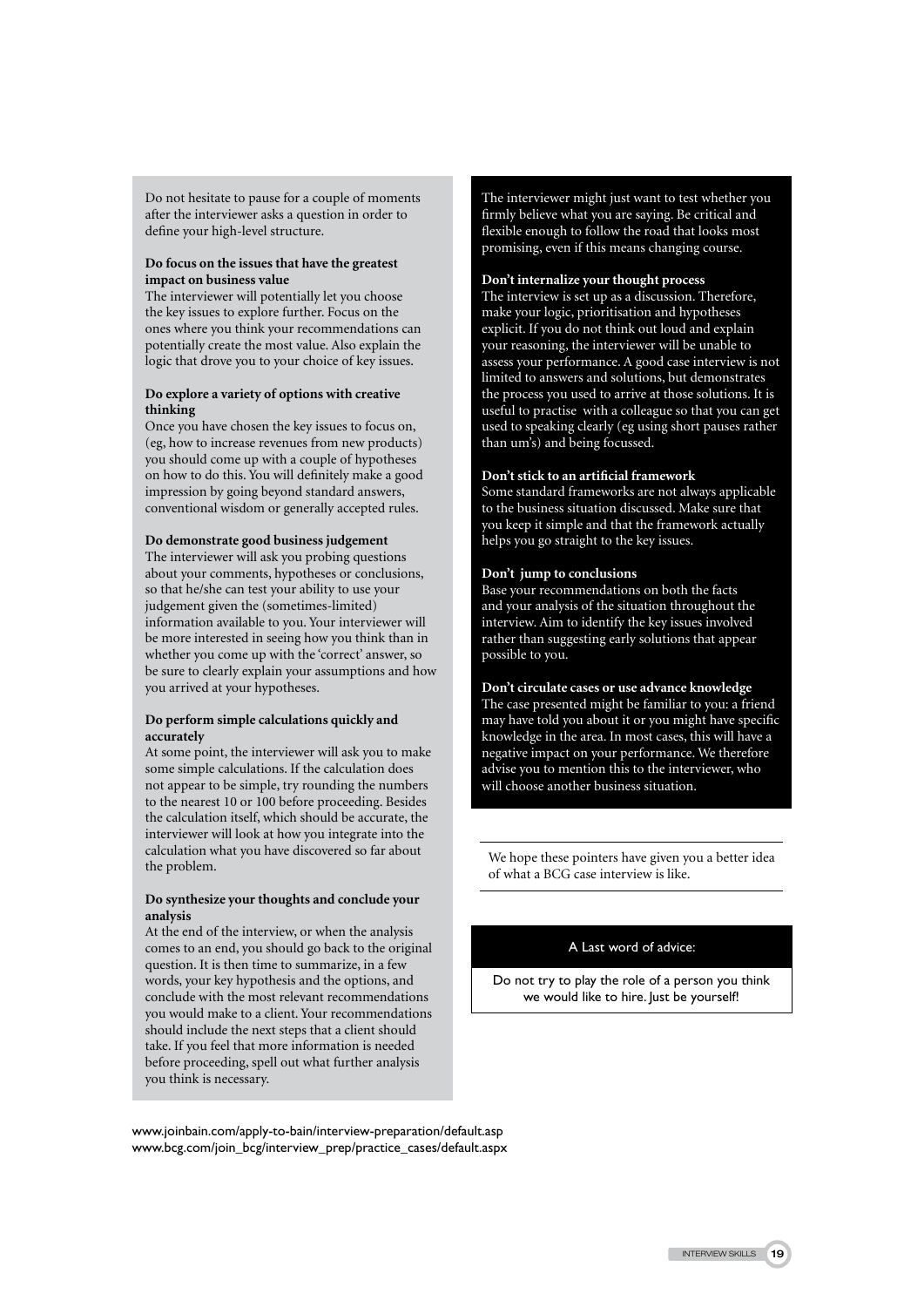## Case study example from Queensland Treasury

The Queensland Government has an industry policy objective of developing a sustainable shipping industry in Queensland. The Government has been approached by a Queensland based shipping company which operates a range of shipping businesses including a coastal shipping fleet, maritime training and marine engineering. It employs 100 people all of whom are located outside of Brisbane.

The company claims to be experiencing cash flow difficulties which are affecting its viability. The main causes have been a continuing loss of freight to road and rail (as a result of greater efficiency of rail and road) and increasing environmental regulation of coastal shipping. It is seeking exemption from all Government taxes and charges in order to remain viable.

The company has previously received grant funding from the Government when a terrorist threat resulted in the government suspending all coastal shipping for a period of several months.

The company has agreed to allow the government unfettered access to its financial records.

An interdepartmental committee (consisting of several government departments) has been formed to prepare advice for government on the company's request. Your branch will represent Treasury, although several other branches are involved. Your Director has asked you to prepare a briefing on the issue and attend the first interdepartmental committee meeting with them. You have been asked to work in a team with the other areas of Treasury to prepare the brief. You have been asked to address all relevant financial, economic, legal or other issues in your brief.

1) Discuss the major issues you would consider relevant to the brief and why? (Weighting 10)

2) How would you ensure timely and effective completion of your tasks in a teamwork situation, when working with the team members from the other Treasury Branches? Some of these team members will be more experienced than you. (Weighting 8.5)

3) Your Director is unwell and unable to attend the meeting of the interdepartmental committee where it agrees on the advice to be provided to Government. You have to represent Treasury. Treasury may have concerns with providing assistance which is not shared by other members of the committee. How would you deal with a situation where a conflict arose with the officers of the other government departments? (Weighting 8)

Cherie Herbst, Queensland Treasury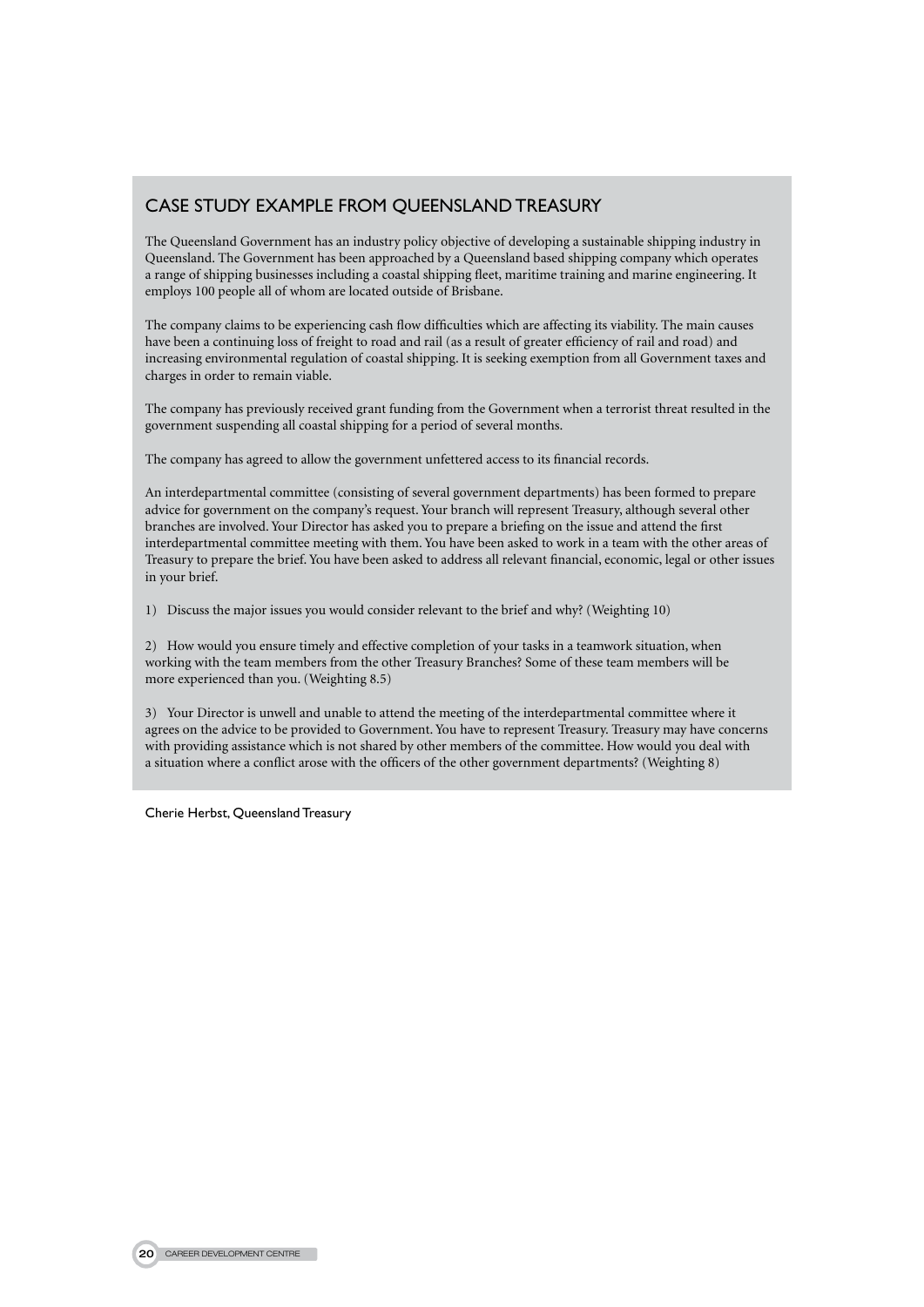## "Social" Events

# hot tips

| Remember this is a business event                                                       |
|-----------------------------------------------------------------------------------------|
| Drink water (or keep to one glass of alcohol)                                           |
| Try not to eat and talk at the same time                                                |
| Make an effort to meet a number of people                                               |
| Repeat people's names when you are introduced                                           |
| Topics for social chat:                                                                 |
| Where they work within the organisation                                                 |
| What they enjoy most in their work                                                      |
| What leisure pursuits they enjoy                                                        |
| Give them opportunity to ask you a question!                                            |
| If you get trapped with one person:                                                     |
| Move decisively to another person without making excuses, "Been great talking with you" |
| Avoid the temptation to flirt and/or ogle                                               |
| Enjoy! Show enjoyment (even if you are sick inside!)                                    |

# Negotiating a Contract

After the job offer comes the negotiation. It is normal to feel apprehensive at this stage however it is also important to recognise that the candidate's position has strengthened considerably. Organisations take their selection processes seriously and having identified their preferred candidate(s) they will be keen to get an acceptance of their offer(s). View negotiation as a normal part and parcel of everyday life, you had to negotiate flats, housework rosters, money, assignment extensions as a student, this is no different.

It is important to keep in mind the environment in which you are being offered the job. In a tight job market where graduate recruiters offer more positions than they have available because they plan for some rejections, you know there is a waiting list. You need to be realistic about how far you want to go in trying to get a better job offer.

Generally, in private sector companies, it is expected you come back with a counter offer higher than the original salary package offered. There are a couple of points to keep in mind. If you seem too greedy, it can go against you. If you don't try you may regret it later when you find out some other graduate negotiated a better deal. However, most of the employers in the Graduate Recruitment Programme have their offers worked out to be fair to all graduates they employ.

first step To negotiate successfully you need to know the market rate for the role you have been offered. Often students talk to research friends who are in the workplace already to get an idea of what is current. You can check out salary information links on OtagoCareerHub. Allow for some discrepancy in salary between Auckland and Invercargill where costs of living are not so high.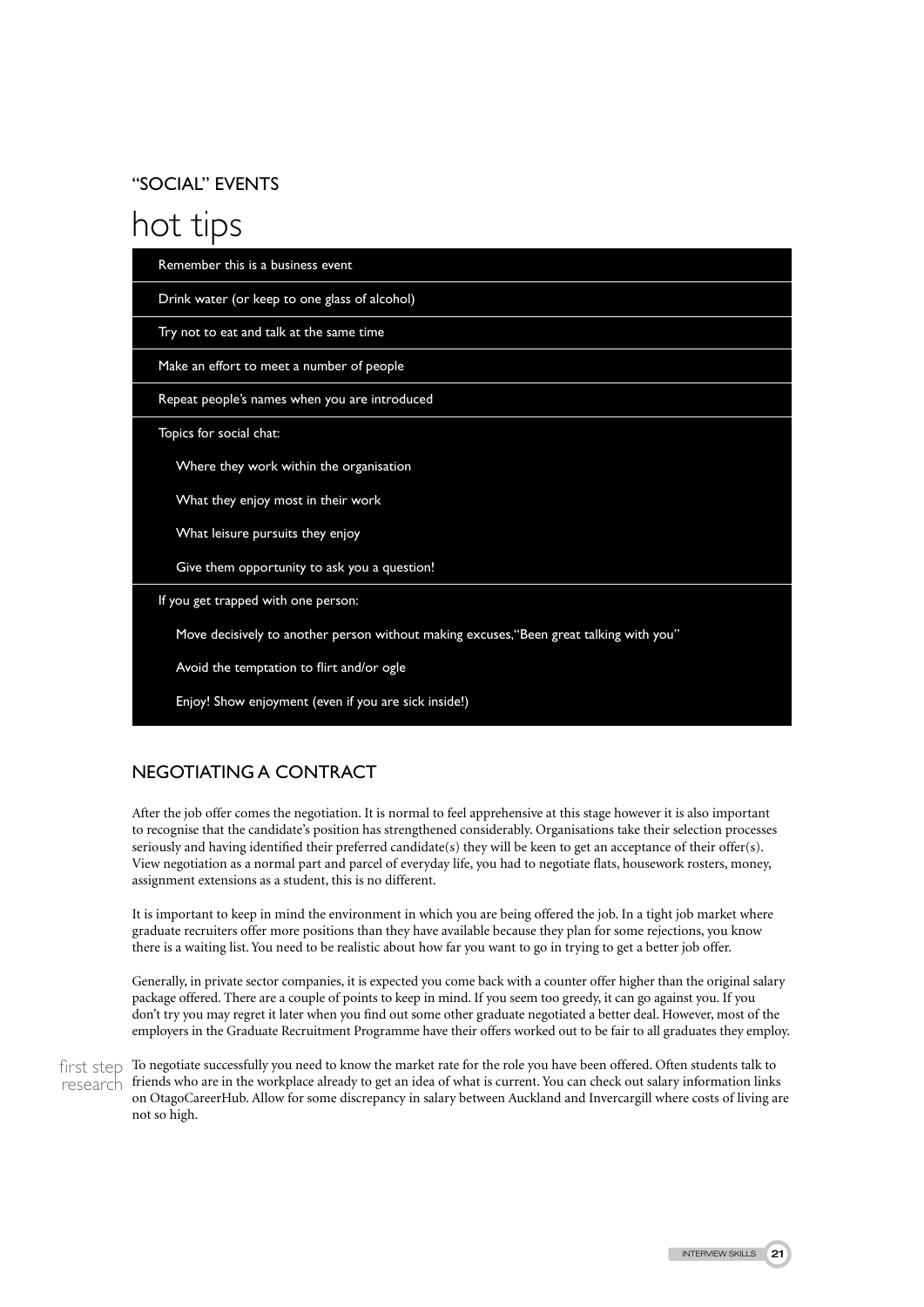## second step **Preparatory Thinking**

preparatory You want to approach negotiation with the aim of achieving what is best for both sides. First of all negotiate with thinking **yourself.** You need to work out how far you will compromise:

- What is your fallback position? What is the lowest salary you are comfortable with?
- Are you really prepared to say goodbye to this job because they didn't reach your expectations of salary?
- • When does the first salary and performance review take place? Often graduates who start on a lower salary can move quickly up the pay scale in a company which has six monthly or yearly salary and performance reviews.
- What are the other benefits associated with the job offer? Sometimes employers offer help with buying a corporate wardrobe or assistance with travel and moving costs. While these are a one-off, the financial help at the time you need it can be priceless.
- What are you prepared to accept for a great entry on your CV and the chance to work in a well-known and respected company?
- How much does the chance to stay in a city where you love the lifestyle mean to you?
- What value do you give training and professional development?
- What does flexible work time mean to you? Think about what is most important to you to deliver a sense of purpose in work and in life - your values. If a job can deliver to you on what is most important, then you might well decide to take a lower salary than some of your friends who are working in a company that will work them every hour of the day, six days a week.
- How essential is teamwork to your job satisfaction? You might have really liked the folk you would be working with whom you met at the social function - this might seem to you more valuable than another thousand dollars in your pay packet from a company where you would work with folk you didn't really relate to.

Besides thinking about your needs put yourself in the **shoes of the employer**. What is your best guess at what they want to achieve? If you suspect they want to hire you as cheaply as possible, then a wise person would consider if this is the kind of place you want to work in for the next vital years of your professional life. If you have felt good about the way you have been handled throughout the recruitment process, and the position is with a public sector organization, then you can confidently expect that while you may be offered a lower salary than the private sector, the obligations to meet best practice guidelines will ensure fairness and equity of treatment from your employer. People with highly desired skills, where there is a shortage of applicants, naturally have a better chance of being able to negotiate a better package than the original one offered. Realistically, not many graduates are in that position. If an employer knows they have ten keen people waiting in line, you need to factor that into your thinking.

Remember, it is only natural for a company or organization to want to save money, so don't take it personally that you are included in their "stringent budget".

- third step If in any doubt about your contract, check it out with an expert.
- consult if Practise what you plan to say with a truth teller and use a number of "What if" scenarios e.g. What if they say to me, necessary 'It seems we have nothing further to talk about'.
- fourth step Remember this is the start of your working relationship. It's hard to recover if you start out making a bad impression. negotiate Keep emotion out of it.

Be prepared to take time out if you are not sure and/or feel stuck. You can always say, "I'd like time to reconsider – can I phone you back by such and such?" It's not unusual for a deadlock to occur in negotiations. Take a break and refocus on what is most important to you. See if you can come up with options – people feel less pushed into a corner if there are a number of choices.

fifth step You have done well if you win a bit more. Pat yourself on the back and go out and celebrate with people who have celebrate helped you.

> Useful websites: NZ Careers Services: www.careers.govt.nz/ Employment Tribunal website: www.dol.govt.nz Statistics NZ: www.stats.govt.nz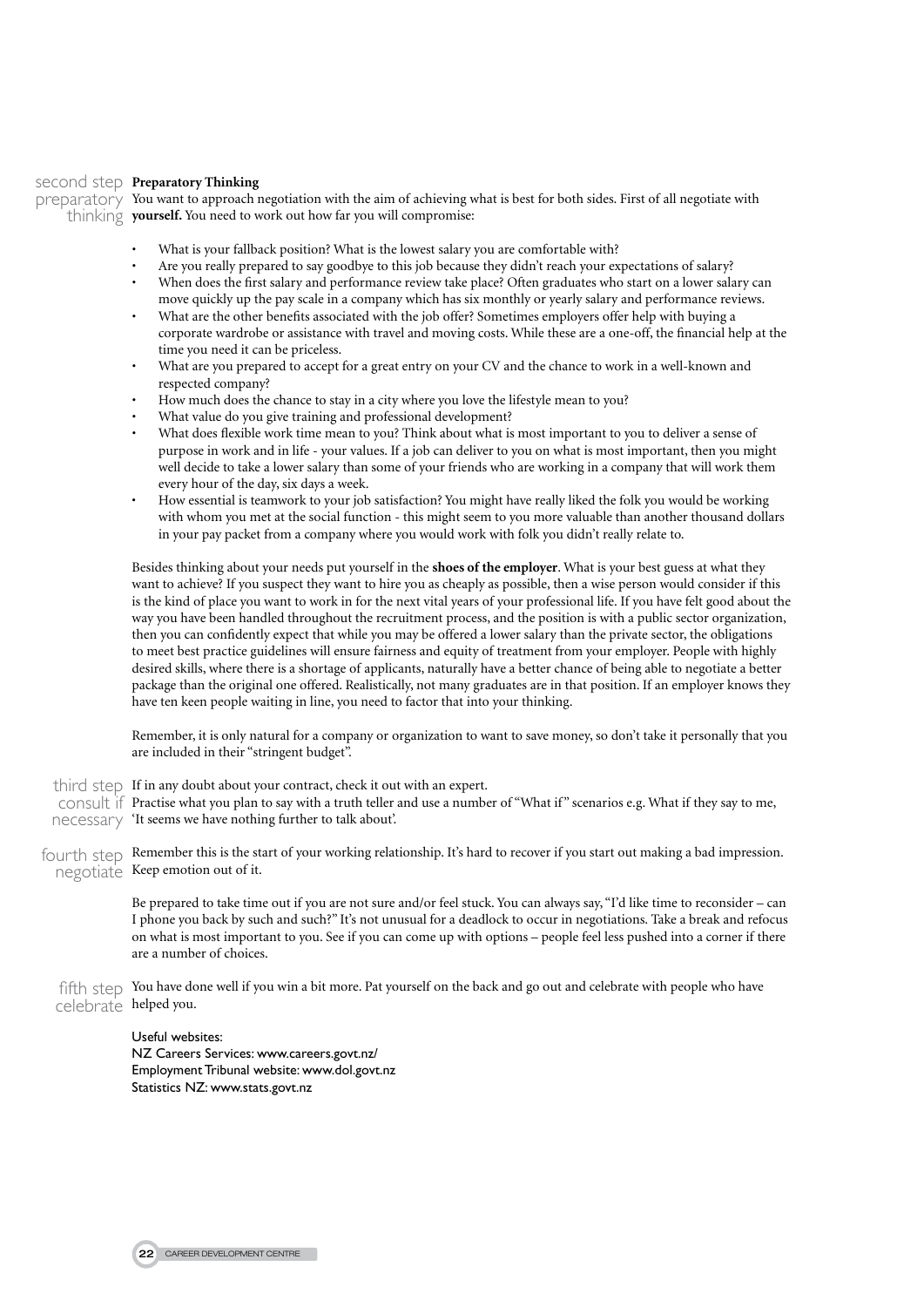### **WAYSTO FIND EMPLOYMENT**



## Tapping the Hidden Job Market

Many people find work in the "hidden" job market. This term is used for the 70 -80% of jobs which are not advertised. Recent research carried out in New Zealand by Career Analysts (www.careeranalysts.co.nz) found that 50% of the 222 job seeking respondents surveyed had gained their last job through recruitment agencies or networking. Nevertheless, few of these job hunters were currently using networking as a job search technique.

Overwhelmingly, people still prefer to rely on online websites and newspaper situations vacant. Any job seeker needs to supplement these traditional methods of job search by systematically exploring the hidden job market as well. Think of yourself with a number of fishing lines cast out into the sea waiting to see what nibbles you get. If your living depended on fishing would you rely on only one fishing line? The main ways to tap the hidden job market are through networking, "cold calling" (a direct approach to an employer to see if there are work or employment opportunities), or through recruitment agencies.

#### NETWORKING IS NOT….. NETWORKING IS….

- 
- Pushing yourself at others
- 
- Using others **•** Reciprocal **•** Reciprocal **•** Reciprocal **•** Building relationships
	-
- Begging for a job Finding out information

You simply identify the people and organisations that could be helpful to you in your job search and contact them. Your aim in networking is to:

obtain more information about your chosen industry and the labour market in general so that you can decide where best to concentrate your efforts and find a job.

You carry out a marketing exercise where the product is yourself:

- identify the appropriate market for your skills
- understand the specifications and preferences of the employer
- present the positive qualities of your "product" (qualifications, skills, abilities, experience)
- communicate how these will benefit the employer

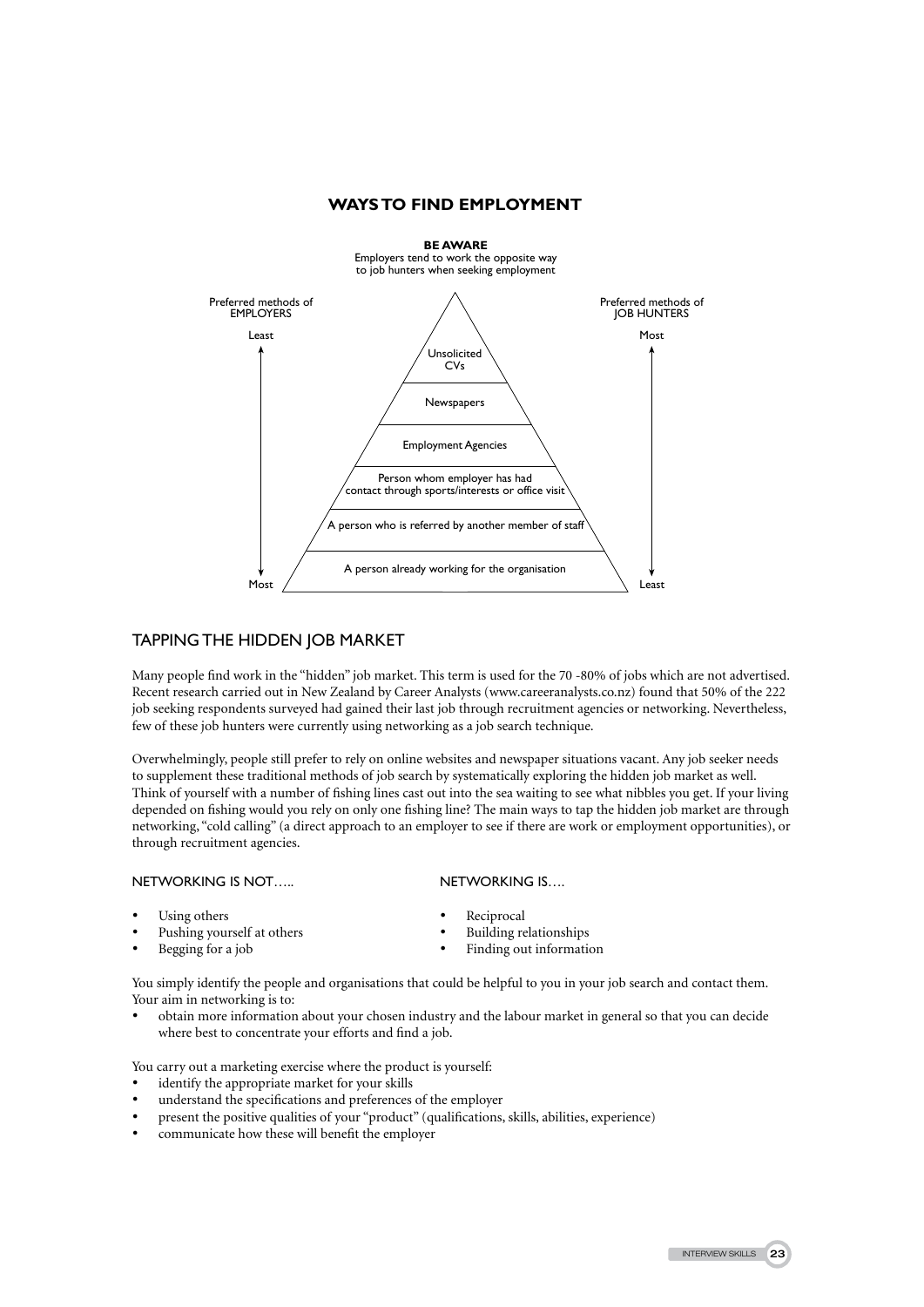# hot tips for successful networking

Find out about areas of interest, advising people of your range of skills, and letting people know that you are looking for work

Ask to be part of their network of contacts, to use their knowledge and information

Seek referrals, further people to talk to – "the multiplier principle" the more people who know you are looking, the greater chance of opportunities arising

Request help from the people in your network with your job hunt, NOT asking them directly to hire you

Elicit feedback so you can continually modify your skills and techniques in your job search.

It is important to use your drive and initiative, mobilise your energy and enthusiasm, and get talking to people!

The first step is to start building your contact list. You want names, contacts, details and possible openings or positions. step one build your job

#### **Where are your contacts likely to come from?** information database

#### *People*

Everyone is a potential contact e.g. friends, acquaintances, family, local business people, relatives, lecturers, tutors, landlord, your doctor, dentist, hairdresser, past work colleagues, previous employers, neighbours, church, sporting club, cultural group, fellow students, your solicitor, minister, insurance agent. When you think about it, the theory of six degrees of separation means you can reach anyone you want to! So someone who knows you, knows someone somewhere who knows someone who knows…….

#### *Information resources*

- Internet resources, links on OtagoCareerHub, organization websites
- **Career Development Centre**
- Newspapers, academic journals, bibliographies, industrial publications & newsletters
- Old job advertisements
- Many different Business Directories and Yellow Pages.

#### *Other sources*

- Gain work experience whenever you can, developing skills and contacts
- Join relevant professional organisations and societies e.g. The Computer Society, Human Resource Institute, Botanical Society
- Attend professional gatherings, present papers, do poster displays at Conferences.

### **What do you need to do?**

#### *Record every contact*

- Who referred you to this person or how you heard of them, what you could talk to the person about and any other interesting information about the person
- Collect business cards whenever you can
- Communications you have with that person, by phone, fax, email, in person, snail mail
- Actions and timeframe you will take as a result of your communication with the person e.g. other people to ring, send in CV, follow up CV, ring back in a month's time
- Actions that the person is going to take on your behalf e.g. going to pass your CV on to Human Resources or to their boss, find out another person's details for you to contact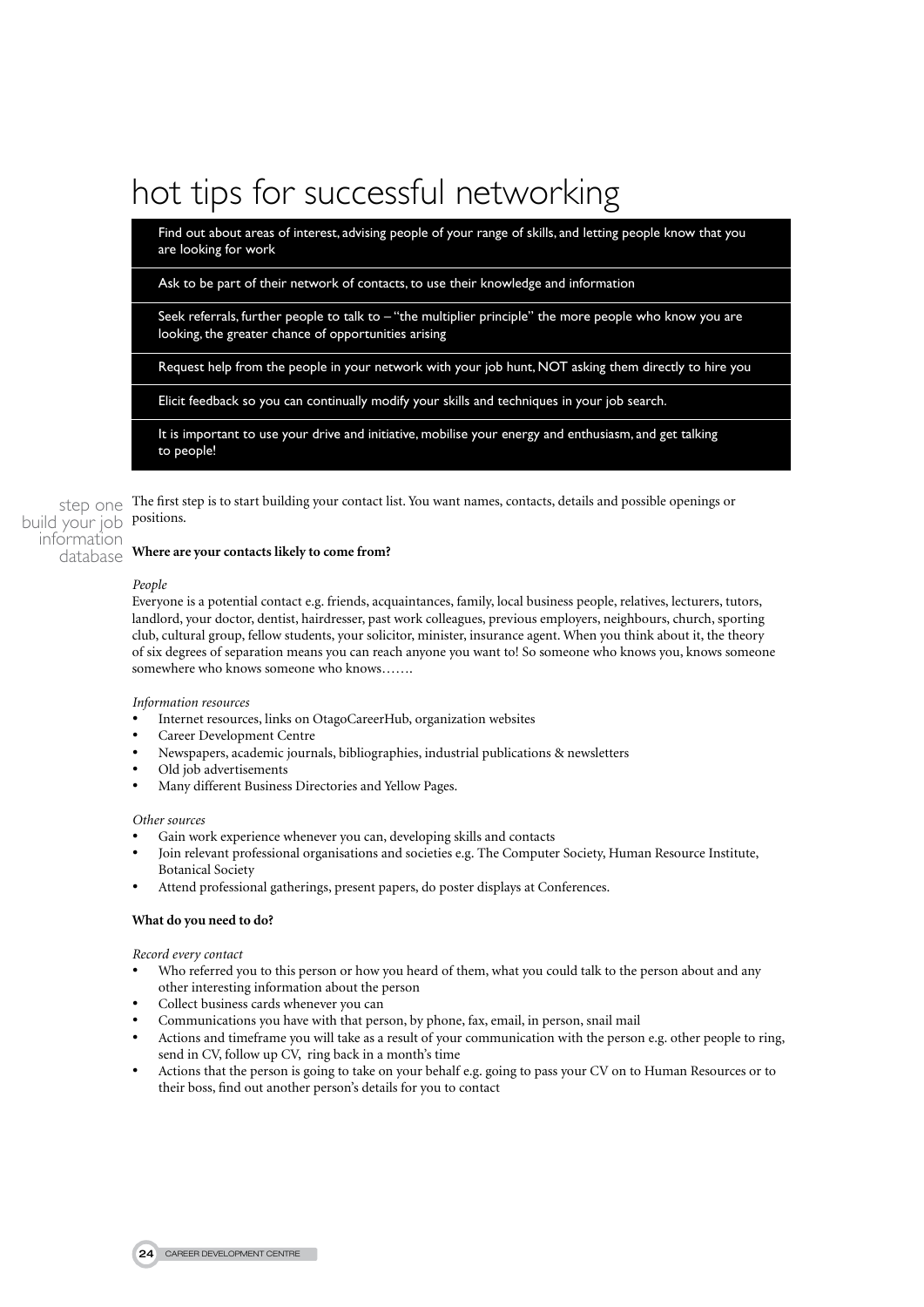#### *Follow up*

- Diary all the important dates and check your schedule every day to see what has to happen
- Where appropriate, deliver before the deadline the "surprise" factor indicates keenness and shows you can meet deadlines
- Never be late with an agreed timeframe it is hard to recover from that loss of credibility
- Thank the person.

interviewing

Step two This is interviewing for information, not for employment. If your networking is going well, you will be talking to step two This is interviewing for information, not for employment. If your networking is going well, you will be talking the introduction has been informational someone on the recommendation of one of your contacts so thi "warmed". Often in the beginning you will be talking to workers, not employers. Your ultimate goal, however, is to talk with people who make recruiting decisions or who influence them. You are asking for help, advice, contacts or referrals, and most people are only too ready to help a young person start their career, or a mid-career person get off to a fresh start.

#### **Advantages**

- Increases your knowledge about your field of interest
- Helps you clarify and redefine your career goals
- Often eliminates a possible area because you realize from your research the fit is not right for you
- Helps to establish a network of contacts which could lead to further employment

#### **The 3Ps of Networking: Preparation, Presentation, Practice**

As in any interview, thoroughly research the industry or area of interest.

Confidently articulate your skills, interests, goals – try to link these to their business.

Contact the person. If you don't have a specific name, the receptionist is usually a good person to speak to.

Always ensure that you know the name of the person you are being put through to.

Arrange a meeting. Introduce yourself, your situation (e.g recent graduate with a BCom in Finance), who referred you, what you would like to discuss (e.g. an overview of the industry) and ask for a brief meeting.

Be prepared to talk on the phone. Ask if this is a convenient time or for another time when you could ring back.

When visiting, dress appropriately to make a good impression – for most organizations it is better to be too formal than too casual.

Remember this is career research so you ask the questions.

Always ask for further contacts and ask permission to use their name as a referral.

Take along your CV – often a concise one pager is brilliant for these situations.

Consider designing your own "business" card to leave with them – your contact details, qualifications and three bullet points about the benefits you would bring an employer.

Keep to your time and thank them for their time.

Immediately take notes of all the information you have gathered.

Write a thank you note or send a card – because we use email so much there is something very precious about a handwritten document!

Think about how you could reciprocate – perhaps you could send them an article you know would interest them, tell them some non-confidential information you picked up in a previous interview, suggest someone they should talk to for their own career advancement.

As mentioned earlier, keep a comprehensive record of all contacts made.

Follow up all referrals and let them know the outcome; a perfect excuse to keep in contact.

When you get a job – let people know. They may become your client network.

Always think about the person you are talking to – what is most convenient for them

Prepare and practise your list of questions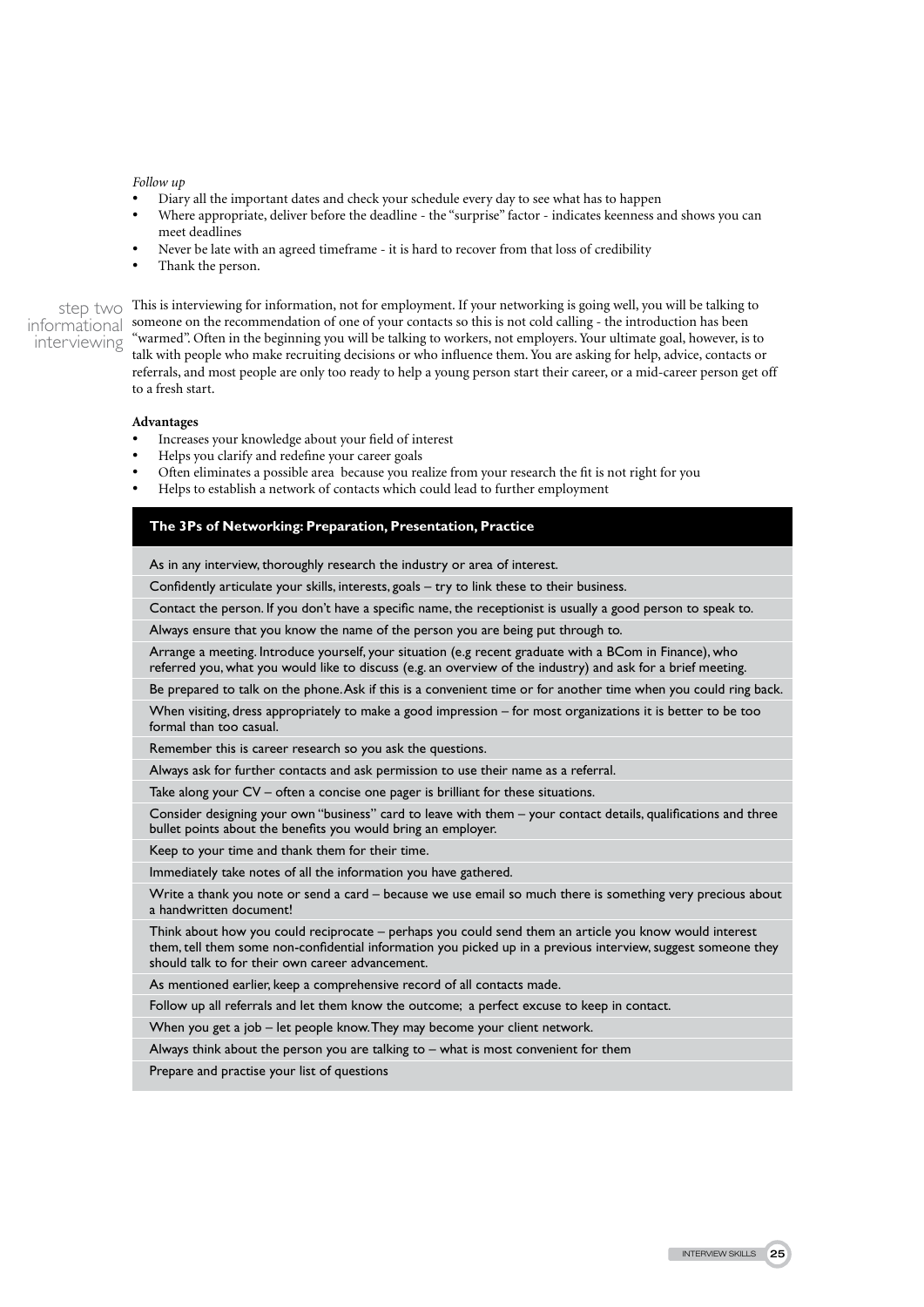#### **Questions you might ask in an Informational Interview**

- What steps did you take to get into this work?
- What skills are required to be successful?
- What are the activities and responsibilities on the job?
- What is a typical day like?
- What do you like best/worst about the job? Why?
- Does your work affect other areas of your life, like family/social life? How?
- What would you change about the job if you could?
- What is the salary range for people in this work?
- What is a typical career path?
- What professional associations have you found helpful?
- What sort of demand is there for your skills?
- Who are the recognised market leaders/competitors?
- Do you have any specific advice for someone entering this field?
- Do you have any advice on how to improve my CV?
- What else could I be doing now to enhance my chances of being employed in this area of work? Can you suggest other people I could speak to? Would it be acceptable for me to use your name as a referral?
- Where are vacancies in this area advertised? (Newspaper, recruitment agency, website, professional publication, in house).

# Cold Calling

Basically, this means approaching employers directly for work, whether in person, by telephone, email or by sending a cover letter with a CV. In essence you are doing two things; finding out if they have an opening for someone with your skills and qualifications and "selling" yourself by creating your own job. Accurate targeting is crucial in this approach, so the amount of time you spend researching the company, and who to target within it, will be much greater than the amount of time you spend making the contact. As with Networking, clarity about what you have to offer and your goals, plus a businesslike approach, are essential for making a good first impression. As with formal interviews and with networking, cold calling without the 3Ps of preparation, presentation and practice is likely to fall flat and leave you feeling "hot" with embarrassment!

#### **Creating Your Own Job**

It may be that in your research you find an employer who could use your skills even though they haven't realised this yet. You might have spoken with someone from the company who mentions an initiative, a new direction the company is going in, a growth spurt they are about to make, a new client they have won, a new product they are keen to develop.

What is essential to successful cold calling is to have a mindset of an abundance mentality rather than a scarcity mentality. In other words, assume there is plenty of work to go around. If, on the other hand, you think with the scarcity mindset (i.e.jobs are few and far between and it's a dog eat dog world) then you will convey that and end up convincing your listener!

Those of you who have skills in selling will know success is not about pushing yourself aggressively at a potential customer but relies on good communication skills, listening, establishing rapport, connecting, and then knowing what you have to offer that will meet the needs of your customer.

# hot tips for cold calling

Research the company, markets, outputs and be able to illustrate succinctly how your skills will complement what they do

Concentrate on the needs of the company and adopt a positive tone

Focus on the benefits you bring to them, not so much on what they will do for you

If you are sending in your CV with a cover letter, ensure that you maintain control of the process by stating that you will ring to follow up the letter. Keep working the contacts. Don't assume that once you have submitted your CV, that is all you need to do. Aim to make contact once a month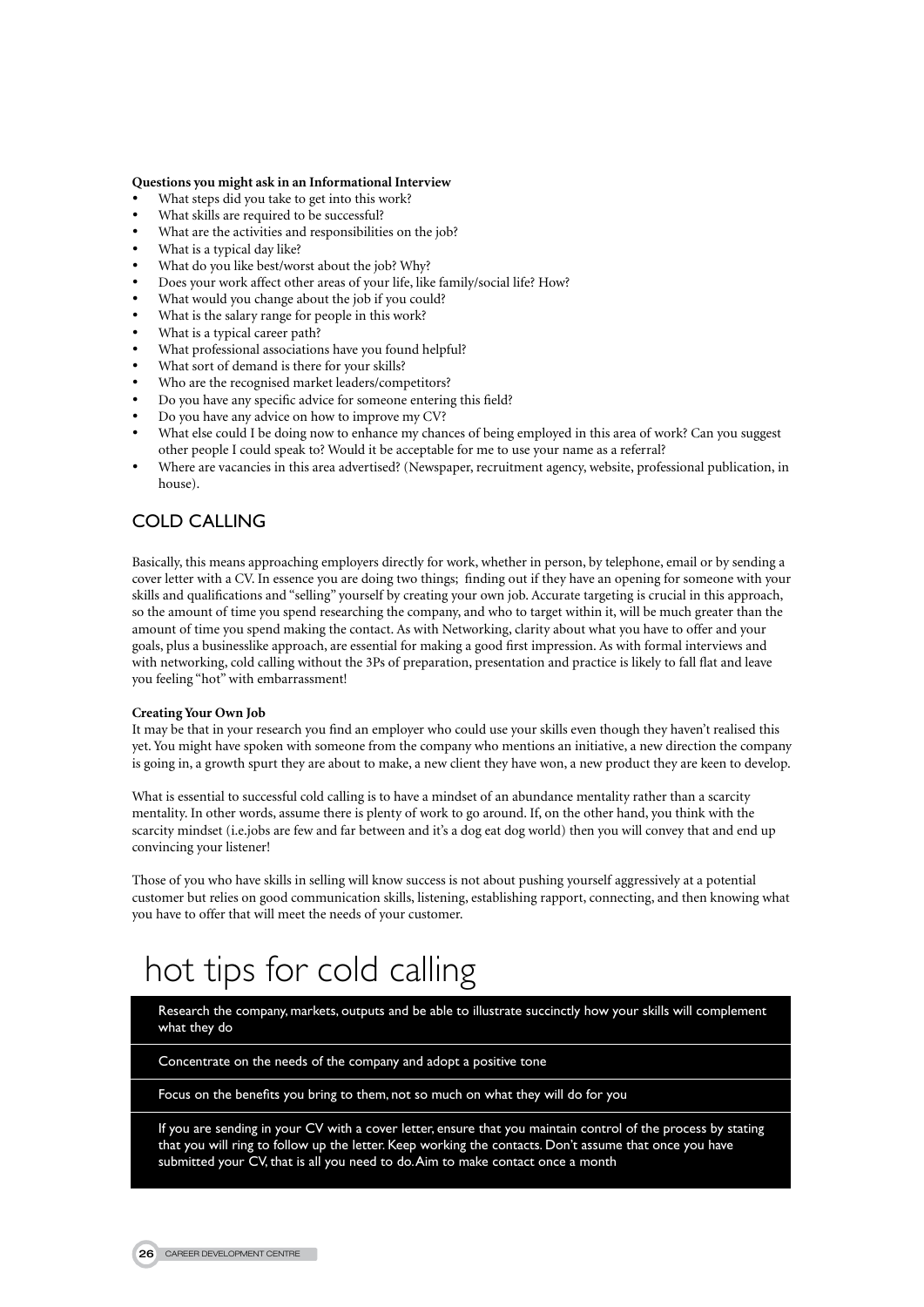#### Know who you are talking to and their role in the organisation

Establish your communication as a serious dialogue between equals. **The direct approach creates an image of an enterprising candidate who takes the initiative and perceives opportunities.** Change your mindset from student world to world of work. You are not dealing with another student or university staff member where first names are usual and the culture is relaxed and often casual.

Dress for success when you meet prospective employers face-to-face for the first time. While they know you are a student, wearing student clothes will usually impose a barrier to being taken seriously. Check out the dress code for the organisation and adapt your clothes to suit.

Use an honorific (i.e. Mr/Ms/Miss/Mrs) until *they* ask you to use their first name.

Avoid slang and "txting" language in your communications especially your emails. Regard your email as a formal communication within a business environment. Before pushing the "send" button check for spelling and punctuation. Employers are very critical of poor writing skills in university students and graduates.

Develop your communication skills by learning the art of asking questions and making small talk. Business people usually like to build relationships by connecting as human beings first before they leap into the task.

Always arrive slightly early for your face-to-face meetings. If you are unavoidably delayed, ring to let them know you are running late.

Treat any Executive Assistants or front desk/reception people with the utmost respect – they are an important gate-keeper to decision-makers and they often organize executives' schedules. Remember their name and the name of any staff you meet or talk with.

Always follow up any face-to-face meetings with a thank you email or a card. Busy people have to prioritise their time and you want your prospective employer to feel good about allocating their precious time to you.

Never abuse the time slot given you by overstaying your welcome – this is "time larceny" or stealing – time is money for employers.

Be positive in your comments and responses – business people value optimism

## Recruitment Agents

As you network, you may hear different recruitment agencies and consultants being referred to. Take a note of their names and contact details and get in touch using your cold calling skills! Many businesses and organizations prefer to leave their recruitment needs in the hands of agents, rather than in house. So treat these people with the respect due to any gatekeeper. Remember, they have built solid relationships with employers, know the structure, people and culture of an organization and often have placed individuals in work teams so they can accurately work out if you would fit.

The 3 Ps apply when working with recruitment agents. Often people are unprepared when they get invited for a "coffee" or "a little chat". Treat these occasions in the same way as any job interview. Prepare, present yourself professionally and practise beforehand. As recruitment agents are paid by employers, you can expect their agenda to be driven by this. If you are unable to articulate your own talents, skills, areas of interest, career goals, organizations and businesses you are keen to work for, then you will be quickly assessed by the agent and appropriately categorized as best they can.

Many recruitment agents are very helpful to job seekers. They like to have a really good database of potential candidates to draw on. But it is up to you to make it as easy as possible for them to see your potential. Put yourself in their shoes and deliver what **they** are looking for. Have your CV with you when you meet. Often agents will redo it in the format they prefer so the more your skills are readily accessible and key words are obvious, the easier it is for them to add you to their database.

Keep in contact with recruitment agents but don't stalk them! Diarise a monthly call where you can phone with the "Bringing you up to date" call rather than, "Have you got any jobs for me?" And (you will know this by now) thank them for their time.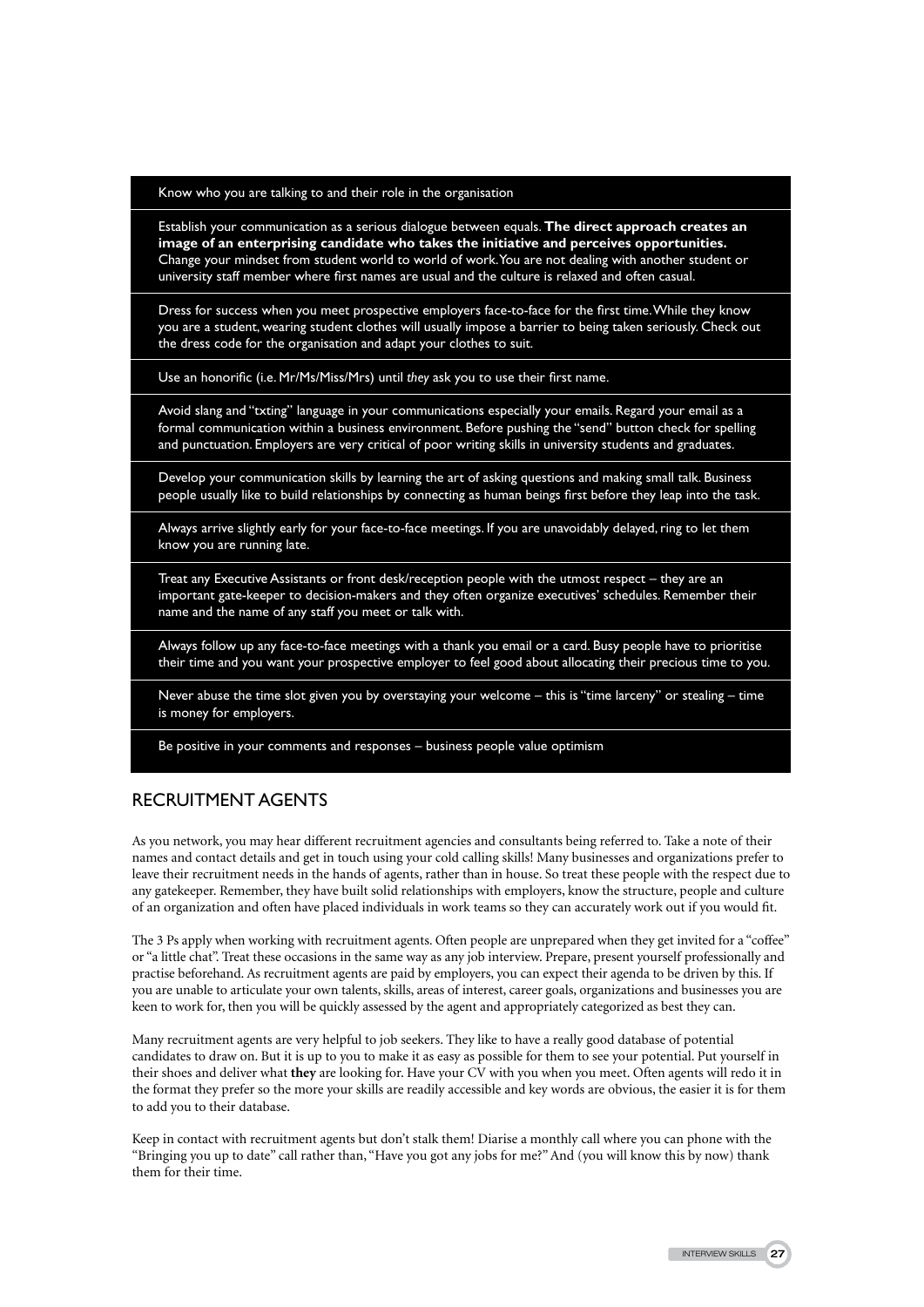# Job Search tips for International students

There are some extra hurdles international students often have to face. While the information contained in this guide is applicable to you, there are further points to keep in mind. Use the resources available at the Career Development Centre, and in particular view the videos relevant to international students:

*Finding Work in a New Country Getting the Job*

# extra tips for interviews & work experience

Watch for the volume of your voice – avoid speaking too quietly

Maintain eye contact  $-$  it is not rude in NZ to look people in the eye

Practise your spoken English at every opportunity – ask a good friend for feedback

Ensure a firm handshake. It is common practice to use one hand only.

If your goal is to obtain work in New Zealand once you have completed your degree then gaining work experience while you are studying should be a priority. Try to work outside your own cultural group.

**Work experience can be gained from:**

Voluntary work in the community

Being a student rep for your course

Voluntary or paid roles with OUSA – including cultural clubs

Any positions where you can practise some of your transferable skills (organizing leadership, time management, multi-skilling)

## Job Search in New Zealand

#### **Employer expectations**

As a job seeker it is important to know your work status and what you need to do to obtain paid work in New Zealand. The conditions and regulations in this area are constantly changing and any job seeker must be aware of the current regulations for themselves and those relating to employers. Many small and medium sized organisations are not aware of the up-to-date rules, some will have out-of-date information or information that is simply wrong. It is your job as a job seeker to be able to enlighten the employer about the real situation. The relevant information can be found at the New Zealand Immigration website (see below). Some employers are prepared to consider a candidate who has done their homework! This is a vital part of preparation for international students.

#### **Job Search Attitude**

It can be hard finding yourself a job in a new country. New Zealanders are friendly and helpful. Employers included! The more people that you speak with the closer you will get to finding the employer prepared to offer you a job - it does happen! Networking is an important job search tool for international students too.

#### **Job Search Websites**

The following websites give useful information about working in New Zealand. Topics covered include applying for visas, applying for work permits and all the rules and regulations to do with working in New Zealand. New Zealand Government Jobs Online – www.jobs.govt.nz Working in New Zealand – www.workingin-newzealand.com New Kiwis – www.newkiwis.co.nz

#### **For information about work permits**

New Zealand Immigration Service – www.immigration.govt.nz/migrant/stream/work/ www.immigration.govt.nz/Study/ See students undertaking employment Department of Labour – www.dol.govt.nz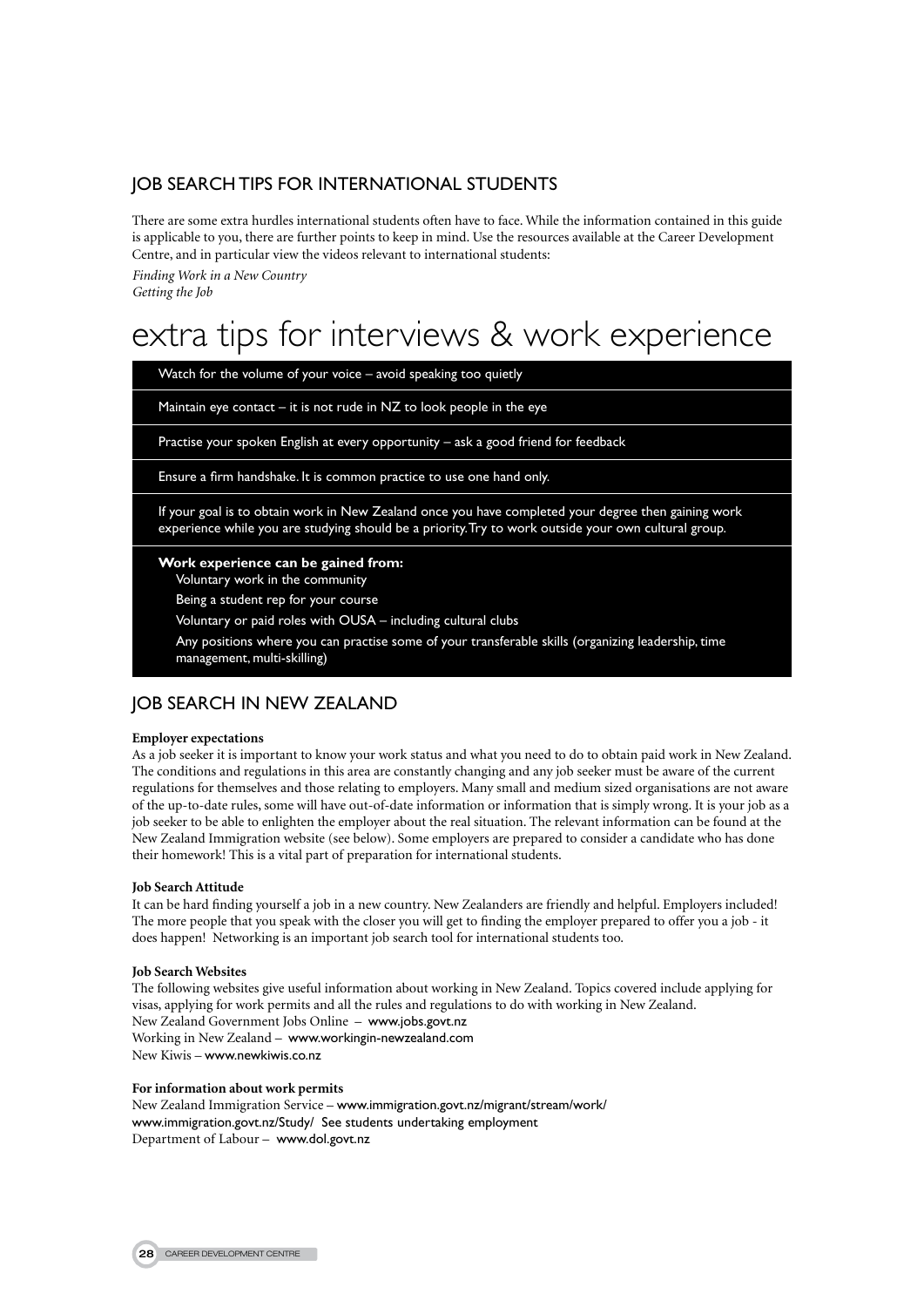#### **Immigration Consultants**

#### www.nzami.co.nz

NZAMI – The New Zealand Association of Migration and Investment has a large list of immigration consultants some of whom have web sites with good information written especially for the 'yet to be Kiwi', on how to find a job and how to make an immigration application. As well there are some sites with free self assessments for permanent residency.

# Job Search tips for students with disabilities

- · If you have a visible disability, decide whether you will mention your disability on your CV or before you go to an interview.
- Be prepared with what and/or how you will disclose.
- If you have a hidden disability, assess the job against your strengths and weaknesses to determine what is right for you.
- There are always pros and cons around the process of disclosure. Resource Quick Job Search for People with Disabilities. Farr, Michael, Ryan Daniel J., Job Search Handbook for People with Disabilities 2nd Edition Ryan, Daniel J
- · www.eeotrust.org.nz/jobseekers/resources.cfm and useful for international students too.

# Behavioural Interviewing – Effective questioning

#### Paul Jacobs, Human Resources, Dec 2003 pp22-23

These days Behavioural Interviewing is commonly recognised as the preferred approach to conducting successful job interviews. Asking the right questions at the right time provides more valid and relevant information for the interviewer to evaluate a candidate. Unfortunately, all too often there are fundamental errors in questioning technique that compromise the entire process.

#### **Why Employers Use Behavioural Interviewing**

Behavioural Interviewing is a structured, competency-based approach that is founded on the premise that past behaviour / experience is the best predictor of future behaviour / performance in a target role. A clear and concise competency model underpins behavioural interviewing. The competencies should define the desired behaviours that a candidate needs to demonstrate in the role. Behavioural Interview questions should in turn provide the candidate with an opportunity to highlight their experience against the desired competencies/behaviours. The candidate is evaluated against the behaviours for each competency – of particular interest is whether the candidate has demonstrated the desired behaviours previously to reach a positive outcome. Also, taken into account are the relevance of the examples and their relevance to the level of complexity required in the role.

| BELOW ARE A FEW EXAMPLES OF BEHAVIOURAL INTERVIEW OUESTIONS: |  |
|--------------------------------------------------------------|--|
|--------------------------------------------------------------|--|

**Leadership** – Can you think of a time when you were tasked with improving the performance of a staff member who did not perform to your expectations? What was the situation? What did you do? What was the outcome?

**Customer Focus** – Please outline a situation when a customer was not 100 percent happy with the service they received from you. What was the situation? What did you do to resolve the problem/ improve the level of service? What was the outcome?

**Results Focus** – Please outline a time when you were working to a tight timeframe that could not be moved and then something out of left-field came along that caused some roadblocks. What was the situation? What did you do to keep within the existing timeframes? What was the outcome?

**Commercial Acumen** – Please provide an example of a time when you made improvements to existing business processes to achieve greater levels of efficiency, cost effectiveness and growth. What was the situation? What did you do? What was the outcome?

**A framework for questioning** – As you will note from the above Behavioural Interview questions, each question asks the candidate for a specific example for a given situation. Then the candidate is asked to outline what they specifically did (i.e. the process they went through; how they added value) and what the ultimate outcome was. These three components form a popular framework for questioning, note taking and evaluation. There are some popular acronyms (a few of which are outlined below) that form the structure of many Behavioural Interview templates (often presented in three columns for note taking) -

- STAR (Situation/Task, Actions, Results)
- BAR (Background, Actions, Results)
- ABC (Antecedents, Behaviour, Consequences)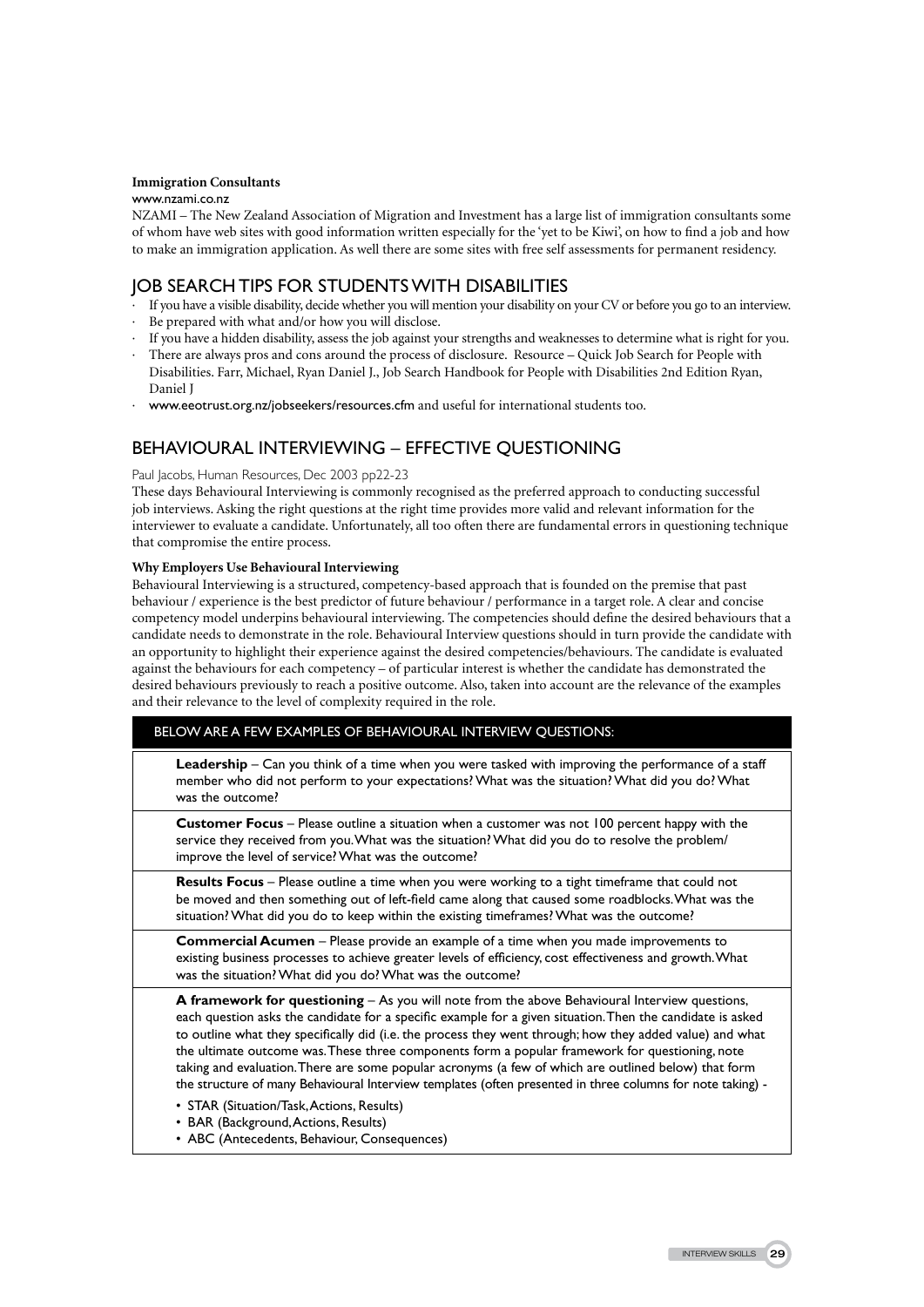#### Addressing common mistakes

**Theoretical questions** – Recognising that the process is about probing past experiences, many interviewers fall into a habit of asking the candidate "How" questions (e.g. "How would you deal with a dissatisfied customer?"). A theoretical question asks applicants for theories, opinions, or general actions -what they think about a topic or situation or what they would do or usually do – not what they actually did in a specific situation. Theoretical questions are ineffective because people usually respond with theories and opinions. However, it is OK to ask this type of question occasionally to assess a candidate's level of knowledge or if the candidate is struggling to think of an example, but should always be followed up with a behavioural question (e.g. "Can you think of a specific example where you have put what you just said into practice?").

**Leading questions** – Leading questions prompt candidates to give the answer they think you want to hear. They are worded in a way that hints a 'correct response', encouraging the candidate to make that response. For example, avoid questions like "Obviously that was a success?" or "So, it sounds like customer left satisfied in the end?" It is better to ask open questions like "How did things pan out in the end?" and "What was the outcome?" It is also important to identify how the candidate knew why they were successful (i.e. did they get positive feedback? win an award? etc.).

**"We " vs "I"** – Behavioural Interviewing is interested in how the candidate added value. Candidates commonly use the term "We" rather than "I" when describing their examples. It is important to identify the candidate's role in any particular situation and their level of involvement. We find that when a candidate is using the term "We" a lot we politely interrupt and say to the candidate something along the lines of "We recognise that you work in a team environment, but what we are interested in is how you actually added value. What was your specific role?"

**Not enough time probing 'actions'** – Many candidates do themselves an injustice by spending too much time painting the background to an example or jumping straight to the result without highlighting the actual steps they went through. The actions the candidate took are key to assessing the candidate against each of the behavioural indicators. A good interviewer probes until the candidate has had an opportunity to outline their actions, asking questions like "What steps did you specifically go through?" and "What was your thinking process?"

**Focusing only on work examples** – Though relevance is important, it is important not to ignore non-work examples. The candidate may have developed strong leadership skills coaching or captaining a sports team or developed project management skills coordinating a project within a club or professional association.

**Forgetting about candidate motivation** – In addition to capability, motivational fit is very important and should not be lost sight of in a Behavioural Interview. Ideally there should be some questions at the start of the interview that explore why the candidate has applied for the role and what appeals to them about it. As the interview continues, at the end of each set of questions for a competency it is good to ask some questions around whether that competency area is something they enjoy. For example, "Is selling products something that you enjoy and would you prefer making 'cold calls' or working on the implementation team?" Again, it is important not to fall into the trap of asking leading questions.

Getting into the swing of Behavioural Interviewing often takes some re-programming for interviewers. Through hands-on practice, coaching, training, and peer feedback, interviewers will improve their skills and start to see the benefits of the Behavioural Interviewing technique. The importance of establishing a clear and concise behavioural model cannot be understated - interviewers need to understand what criteria they are evaluating the candidate against. The term 'gut feel' still rears its head in Behavioural Interviewing and when this happens the interviewer should be able to justify their hunch in behavioural and legally-defensible terms. Some organisations offer behavioural interviewing coaching sessions to their employees and internal candidates, which allows everybody to get the most out of Behavioural Interviewing.

Paul Jacobs is a Director of Integrated People Strategies, a specialist HR practice in Wellington, NZ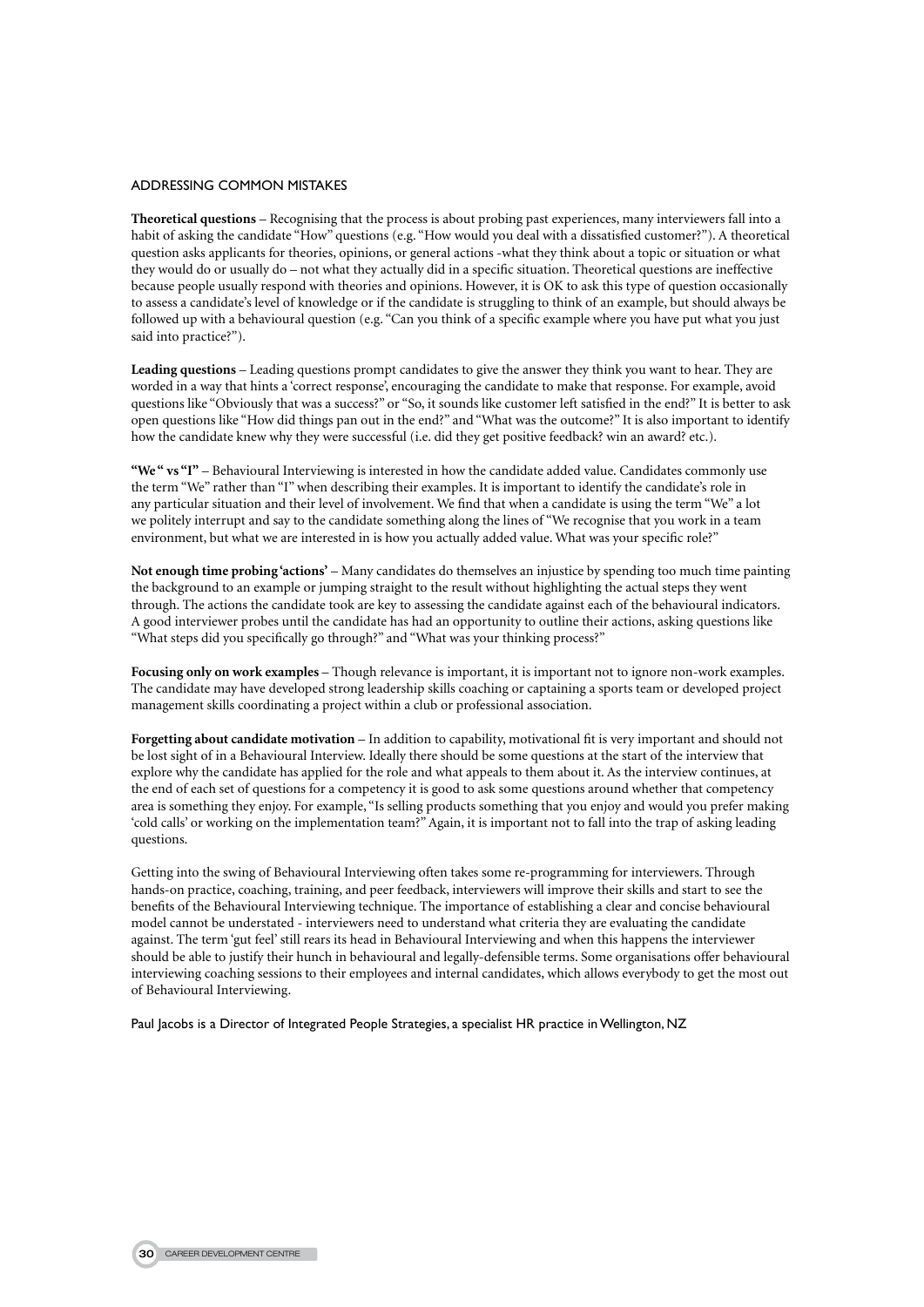#### Websites for Interview Information

Being able to do the job well will not necessarily get you hired. The person who gets hired is often the one who knows the most about how to get hired. This is the advice from Richard Bolles' website where you will find a crash-course in interviewing from the book "What Color is Your Parachute". www.jobhuntersbible.com

A New Zealand website with information on the key to successful interviews, including how to handle and answer difficult questions.

msn.seek.co.nz/career-resources/get-your-dream-job/interview-success.ascx

New Zealand website with information on careers, interview coaching and specific techniques for interviews. www.job.co.nz/interview%20Technique.htm

American site offering new graduates an extensive careers library which includes a huge range of interview and job search information. www.jobweb.com

Western State College Colorado has some bullet pointed information for a quick overview of interview information. www.western.edu/academics/career-services/interview-skills.html/

Canadian site offering good advice on interview hints and tips www.nextsteps.org/interview/index.html

A well resourced site offering guidance on Interviewing, Networking and Negotiating. www.rileyguide.com/interview.html

Search Interview Skills on YouTube www.youtube.com

#### Websites for telephone interviews

Phone Interviewing Do's and Dont's www.quintcareers.com/phone\_interviewing-dos-donts.html

Telephone Interview Tips and Techniques jobsearch.about.com/cs/interviews/a/phoneinterview.htm

How to master Telephone Interviews www.worktree.com/tb/IN\_telephone.cfm